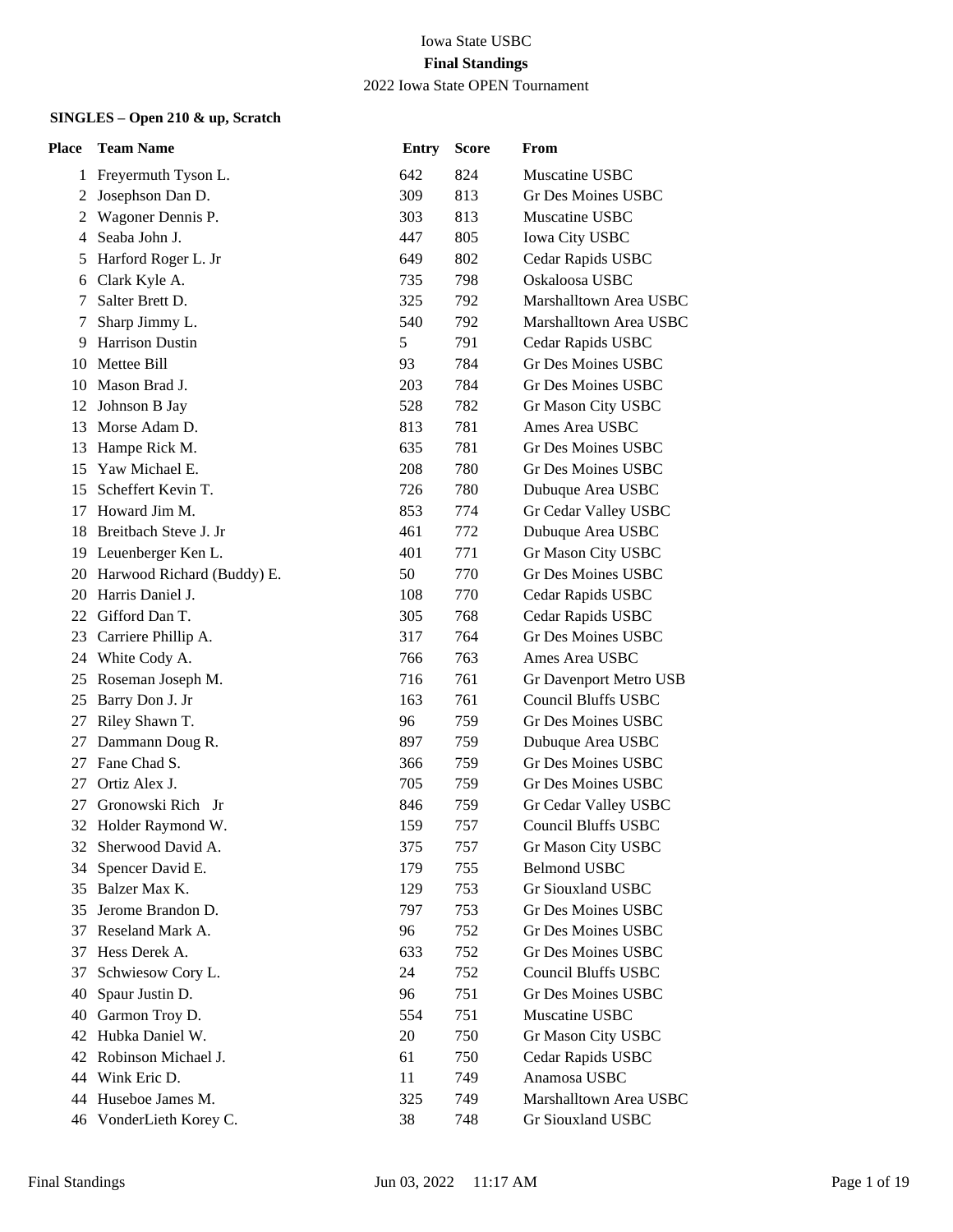| Place | <b>Team Name</b>        | <b>Entry</b> | <b>Score</b> | From                                             |
|-------|-------------------------|--------------|--------------|--------------------------------------------------|
|       | 46 Kohl Heath R.        | 904          | 748          | Dubuque Area USBC                                |
| 46    | Smith Eric J.           | 858          | 748          | Gr Cedar Valley USBC                             |
| 49    | Glick R. Allen          | 136          | 747          | Ames Area USBC                                   |
| 49    | Smith Nathan A.         | 159          | 747          | Council Bluffs USBC                              |
| 51    | Jack Douglas K.         | 110          | 746          | <b>Iowa City USBC</b>                            |
| 51    | Allen Bradley G.        | 126          | 746          | Gr Davenport Metro USB                           |
| 53    | Jones Larves R. Jr      | 886          | 745          | Gr Cedar Valley USBC                             |
| 53    | Bedard Jacob H.         | 854          | 745          | Gr Cedar Valley USBC                             |
| 55    | Piere Matt J.           | 447          | 744          | Iowa City USBC                                   |
| 55    | Tevis Shawn K.          | 521          | 744          | Independence USBC                                |
| 57    | Crawford Craig A.       | 306          | 743          | Gr Davenport Metro USB                           |
| 58    | Merkes Jason M.         | 387          | 742          | Dubuque Area USBC                                |
| 58.   | Penne Mark E.           | 890          | 742          | Gr Cedar Valley USBC                             |
| 58.   | Hahn Beau P.            | 564          | 742          | Muscatine USBC                                   |
| 61    | Swanson Greg L.         | 69           | 741          | Fort Dodge Area USBC                             |
| 61    | Lobdell Brett A.        | 174          | 741          | Gr Mason City USBC                               |
| 61    | Porter Austin L.        | 648          | 741          | Cedar Rapids USBC                                |
| 61    | Houseman Donald E.      | 736          | 741          | Gr Davenport Metro USB                           |
| 65    | Tucker Drew D.          | 704          | 740          | Gr Des Moines USBC                               |
| 66    | Bieri Tabitha M.        | 555          | 739          | Muscatine USBC                                   |
| 67    | Breen Brian P.          | 461          | 738          | Dubuque Area USBC                                |
| 67    | Stalkfleet Damon L.     | 895          | 738          | Muscatine USBC                                   |
| 67    | Goodman Isaac P.        | 811          | 738          | Ames Area USBC                                   |
| 70    | Saehler Daniel J.       | 450          | 737          | <b>Iowa City USBC</b>                            |
| 70    | Elam Derek J.           | 271          | 737          | Gr Davenport Metro USB                           |
| 70    | Breitsprecker Nathan J. | 853          | 737          | Gr Cedar Valley USBC                             |
| 73    | Wayman Jason R.         | 159          | 736          | <b>Council Bluffs USBC</b>                       |
| 73    | Clark Tristan M.        | 329          | 736          | Maquoketa USBC                                   |
|       | 73 Kaestner Kyle L.     | 489          | 736          | <b>Burlington Area USBC</b>                      |
| 73    | Spear Gregg R.          | 135          | 736          | Ames Area USBC                                   |
| 77    | Melton Jonathan D.      | 238          | 735          | Camanche USBC                                    |
| 77    | Begley Andrew J.        | 745          | 735          | Cedar Rapids USBC                                |
|       | 79 Dodson Cliff L.      | 52           | 733          | Keokuk USBC                                      |
| 79.   | Cheville Steven E.      | 133          | 733          | Gr Mason City USBC                               |
| 79    | Meyer Andrew J.         | 887          | 733          | Gr Cedar Valley USBC                             |
| 79    | Noble Anthony Q.        | 451          | 733          | <b>Iowa City USBC</b>                            |
| 83    | Edmunds Troy S.         | 718          | 732          | Camanche USBC                                    |
| 84    | Kelly Michaela M.       | 271          | 731          | Gr Davenport Metro USB                           |
| 85    | Cruse Russ Jr           | 95           | 730          | <b>Gr Des Moines USBC</b>                        |
| 85    | Kepler Josh W.          | 146          | 730          | Cedar Rapids USBC                                |
| 85    | Mackey Randy L. Jr      | 387          | 730          | Dubuque Area USBC                                |
| 85    | Akin Ethan 'Adam' A.    | 883          | 730          | Gr Cedar Valley USBC                             |
| 85    | <b>Ault Dustin</b>      | 80           | 730          | <b>Burlington Area USBC</b><br>Ottumwa Area USBC |
| 90    | Caldwell Blaine C.      | 56           | 729          |                                                  |
|       | 90 Breitbach Shawn J.   | 462          | 729          | Dubuque Area USBC                                |
|       | 92 Fuller Troy A.       | 855          | 728          | Gr Cedar Valley USBC                             |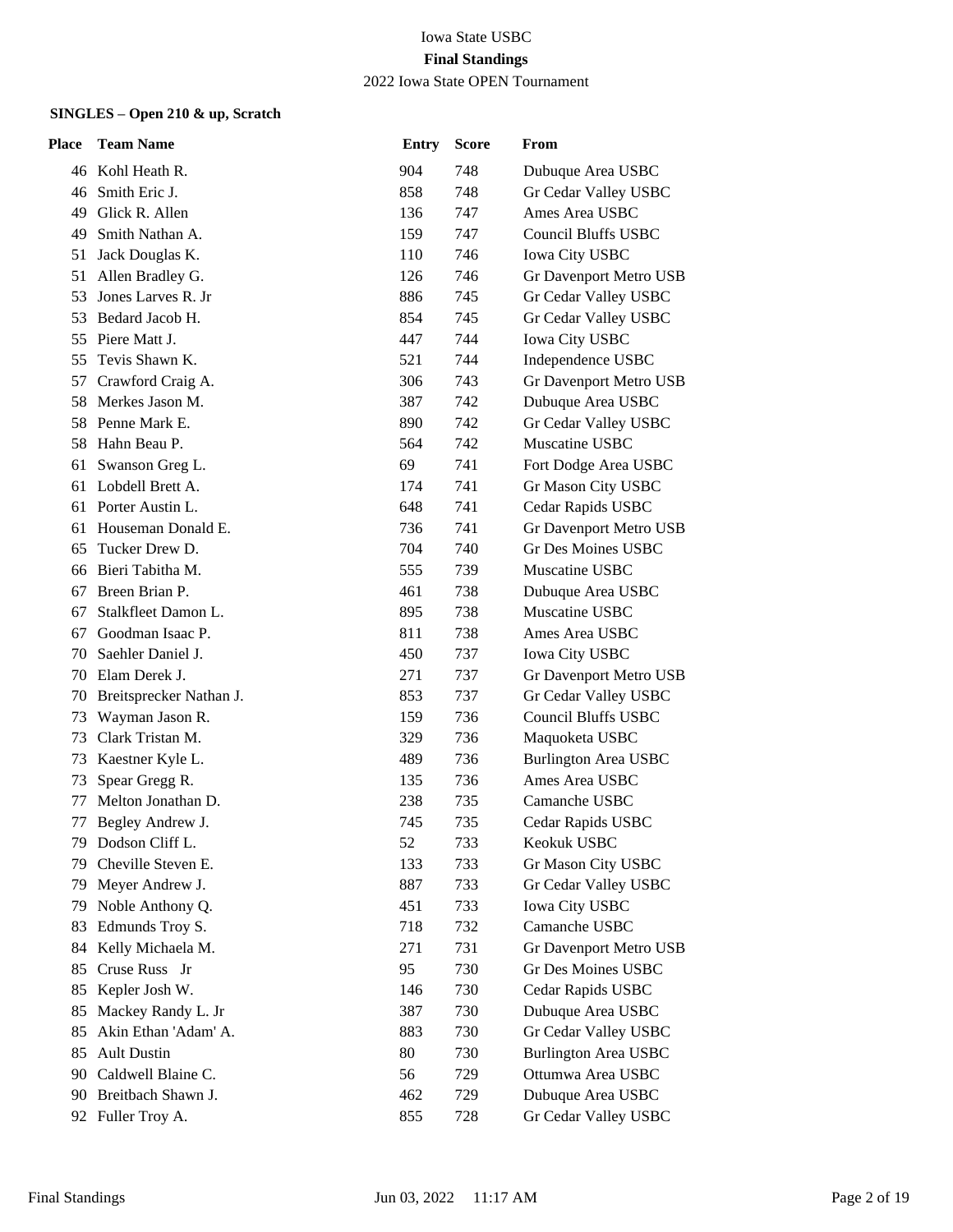| <b>Place</b> | <b>Team Name</b>           | <b>Entry</b> | <b>Score</b> | From                      |
|--------------|----------------------------|--------------|--------------|---------------------------|
|              | 92 Kayle Ryan J.           | 852          | 728          | Gr Cedar Valley USBC      |
|              | 94 Reseland Alec D.        | 187          | 727          | Gr Des Moines USBC        |
|              | 94 Peck Thomas R.          | 663          | 727          | Gr Des Moines USBC        |
|              | 96 Winker Arthur C.        | 890          | 726          | Gr Cedar Valley USBC      |
|              | 97 Ryan Joe M.             | 461          | 725          | Dubuque Area USBC         |
|              | 97 Cottrell Ben J.         | 467          | 725          | Dubuque Area USBC         |
| 97           | Dornbush Andrew C.         | 49           | 725          | <b>Clinton USBC</b>       |
|              | 100 Trees Justin M.        | 173          | 724          | Gr Mason City USBC        |
|              | 100 Yeisley Andrew J.      | 280          | 724          | Cedar Rapids USBC         |
|              | 100 Wolff Kevin M.         | 447          | 724          | <b>Iowa City USBC</b>     |
|              | 100 Krack Andrew J.        | 626          | 724          | Gr Davenport Metro USB    |
|              | 100 Bush Scott R.          | 884          | 724          | Gr Cedar Valley USBC      |
|              | 105 Moore Andy J.          | 347          | 723          | Waukon USBC               |
| 105          | Hogan Greg                 | 696          | 723          | Keokuk USBC               |
|              | 105 Hedrick Colton L.      | 726          | 723          | Dubuque Area USBC         |
|              | 105 Petersen Mark D.       | 81           | 723          | Gr Davenport Metro USB    |
|              | 109 Garringer Tavis        | 138          | 722          | Cedar Rapids USBC         |
|              | 109 Brink Tasha R.         | 340          | 722          | Waukon USBC               |
|              | 111 Lanning Zachary M.     | 329          | 721          | Maquoketa USBC            |
| 111          | Shaw John P.               | 710          | 721          | Gr Des Moines USBC        |
|              | 111 Langholdt Josh S.      | 583          | 721          | Manning USBC              |
|              | 111 Lake Tim               | 885          | 721          | Gr Cedar Valley USBC      |
| 111          | Watters Chris L.           | 652          | 721          | Dubuque Area USBC         |
| 111          | Steen Brandon L.           | 854          | 721          | Gr Cedar Valley USBC      |
|              | 111 Weber Michael J.       | 871          | 721          | Gr Cedar Valley USBC      |
|              | 118 Calkins Kenneth G. III | 93           | 720          | Gr Des Moines USBC        |
| 118          | Till Riley J.              | 640          | 720          | <b>Bellevue USBC</b>      |
|              | 120 Kohrs Tim L.           | 286          | 719          | Cedar Rapids USBC         |
|              | 120 Holliday Rodney A.     | 318          | 719          | <b>Gr Des Moines USBC</b> |
|              | 120 Kucera Dave K.         | 710          | 719          | Gr Des Moines USBC        |
|              | 120 Wilson Ryan C.         | 883          | 719          | Gr Cedar Valley USBC      |
|              | 124 Tometz Anthony M.      | 421          | 718          | <b>Iowa City USBC</b>     |
|              | 124 Ewalt Dacoda J.        | 656          | 718          | Gr Des Moines USBC        |
|              | 124 Dicks Dennis M.        | 710          | 718          | <b>Gr Des Moines USBC</b> |
|              | 124 Eckstein Joe J.        | 307          | 718          | Gr Des Moines USBC        |
| 124          | Bowers Bryan W.            | 209          | 718          | <b>Gr Des Moines USBC</b> |
|              | 129 Pregler Joe R.         | 67           | 717          | Dubuque Area USBC         |
| 129          | Taylor Roger T. Jr         | 93           | 717          | <b>Gr Des Moines USBC</b> |
| 129          | Werthmann Spencer A.       | 326          | 717          | Marshalltown Area USBC    |
| 129          | Wentz Larry C.             | 373          | 717          | Gr Mason City USBC        |
| 129          | Klein Kody M.              | 469          | 717          | Dubuque Area USBC         |
| 129          | Rollins Bruce G.           | 722          | 717          | Fort Dodge Area USBC      |
| 129          | Schopper Alan J.           | 856          | 717          | Gr Cedar Valley USBC      |
| 129          | Heath Robert C. Sr         | 282          | 717          | <b>Greene County USBC</b> |
|              | 137 Logsdon Alex J.        | 84           | 716          | Cedar Rapids USBC         |
| 137          | Sommerfelt Mark A.         | 401          | 716          | Gr Mason City USBC        |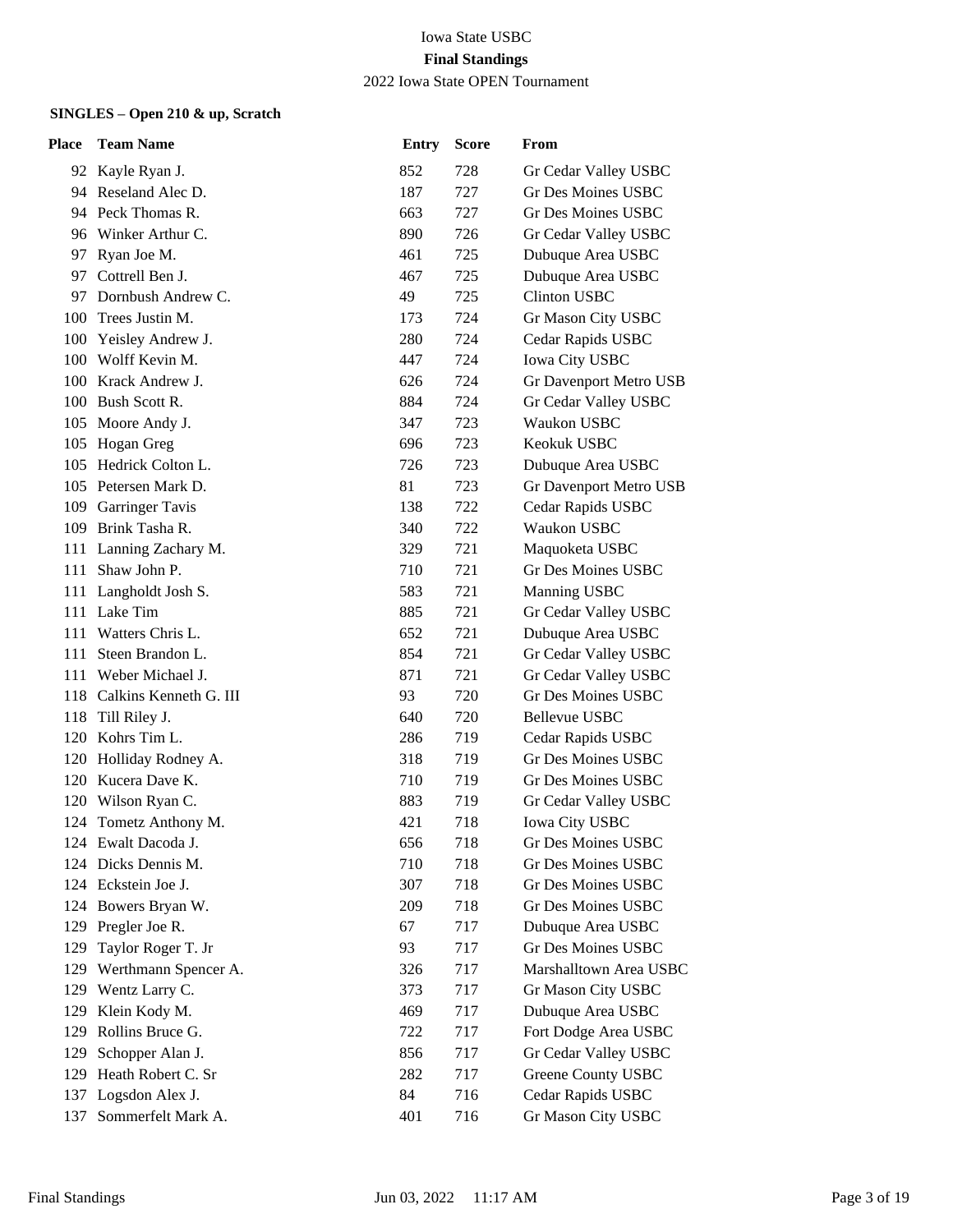| Place | <b>Team Name</b>          | <b>Entry</b> | <b>Score</b> | From                        |
|-------|---------------------------|--------------|--------------|-----------------------------|
|       | 137 Hall Zachary T.       | 580          | 716          | Independence USBC           |
|       | 137 Delano Skylar A.      | 737          | 716          | Gr Davenport Metro USB      |
| 137   | Alleman Rob M.            | 597          | 716          | <b>Bellevue USBC</b>        |
| 142   | Sweeney James P.          | 389          | 715          | Dubuque Area USBC           |
|       | 142 Anderson Joshua A.    | 643          | 715          | Muscatine USBC              |
|       | 142 Jasper Gerald D.      | 24           | 715          | <b>Council Bluffs USBC</b>  |
| 142   | Tegtmeier Seth M.         | 649          | 715          | Cedar Rapids USBC           |
|       | 142 Bruce Jerry R.        | 822          | 715          | Cedar Rapids USBC           |
|       | 147 Arnold Aaron J.       | 151          | 714          | Cedar Rapids USBC           |
| 147   | Dippel Sean C.            | 277          | 714          | Cedar Rapids USBC           |
| 147   | Gross Adam J.             | 463          | 714          | Dubuque Area USBC           |
|       | 150 Robertson Martin R.   | 667          | 713          | Cedar Rapids USBC           |
|       | 150 Nolte Olivia          | 836          | 713          | <b>Gr Des Moines USBC</b>   |
|       | 152 Emery Austin J.       | 136          | 712          | Ames Area USBC              |
|       | 152 Schuhmacher Nathan L. | 886          | 712          | Gr Cedar Valley USBC        |
|       | 154 Walker Kevin S.       | 873          | 711          | Gr Cedar Valley USBC        |
|       | 154 Rauen Bill J.         | 381          | 711          | Dubuque Area USBC           |
|       | 154 Selken Wayne W.       | 745          | 711          | Cedar Rapids USBC           |
|       | 154 Bruce Quincy R.       | 822          | 711          | Cedar Rapids USBC           |
| 158   | Quakenbush Mike A. Jr     | 471          | 710          | <b>Council Bluffs USBC</b>  |
|       | 158 Pierce Daniel D.      | 699          | 710          | Cedar Rapids USBC           |
|       | 158 Petersen Jeremy J.    | 81           | 710          | Gr Davenport Metro USB      |
|       | 161 Ketels Jeffery L.     | 883          | 709          | Gr Cedar Valley USBC        |
| 161   | <b>Burton Robert</b>      | 803          | 709          | Fort Dodge Area USBC        |
|       | 163 Fisher Jason L.       | 198          | 708          | Marshalltown Area USBC      |
| 163   | Tschantz Steven J.        | 286          | 708          | Cedar Rapids USBC           |
|       | 163 Kies Nick K.          | 339          | 708          | Maquoketa USBC              |
| 163   | Jorgensen Randy L.        | 480          | 708          | Gr Siouxland USBC           |
|       | 163 Bevelacqua Joseph M.  | 271          | 708          | Gr Davenport Metro USB      |
| 163   | Schneiders Stephen F.     | 838          | 708          | Gr Cedar Valley USBC        |
| 169   | Derganz Sara              | 327          | 707          | Maquoketa USBC              |
|       | 169 Hosch Jason L.        | 330          | 707          | Maquoketa USBC              |
|       | 169 Rausch Jeffrey L.     | 626          | 707          | Gr Davenport Metro USB      |
| 169   | Strothman Scott F.        | 262          | 707          | Mt Pleasant USBC            |
| 169   | Chirpich Angela L.        | 209          | 707          | <b>Gr Des Moines USBC</b>   |
| 174   | <b>Brink Darrold</b>      | 341          | 706          | Waukon USBC                 |
| 174   | Stephens Bobbie J.        | 704          | 706          | Gr Des Moines USBC          |
|       | 174 Roth Chris A.         | 420          | 706          | Cedar Rapids USBC           |
| 177   | Brandau Cody M.           | 174          | 705          | Gr Mason City USBC          |
| 177   | Dominacki Robert J.       | 626          | 705          | Gr Davenport Metro USB      |
| 179   | Green Kevin J.            | 206          | 704          | Gr Des Moines USBC          |
| 179   | Reha Bruce A.             | 44           | 704          | <b>Stuart USBC</b>          |
| 179   | Nielsen Michael J. Jr     | 77           | 704          | <b>Burlington Area USBC</b> |
| 179   | Sander Seth H.            | 644          | 704          | Muscatine USBC              |
| 183   | Tippett Bryan A.          | 137          | 703          | Cedar Rapids USBC           |
| 183   | Strouth Jeffrey A.        | 270          | 703          | Gr Davenport Metro USB      |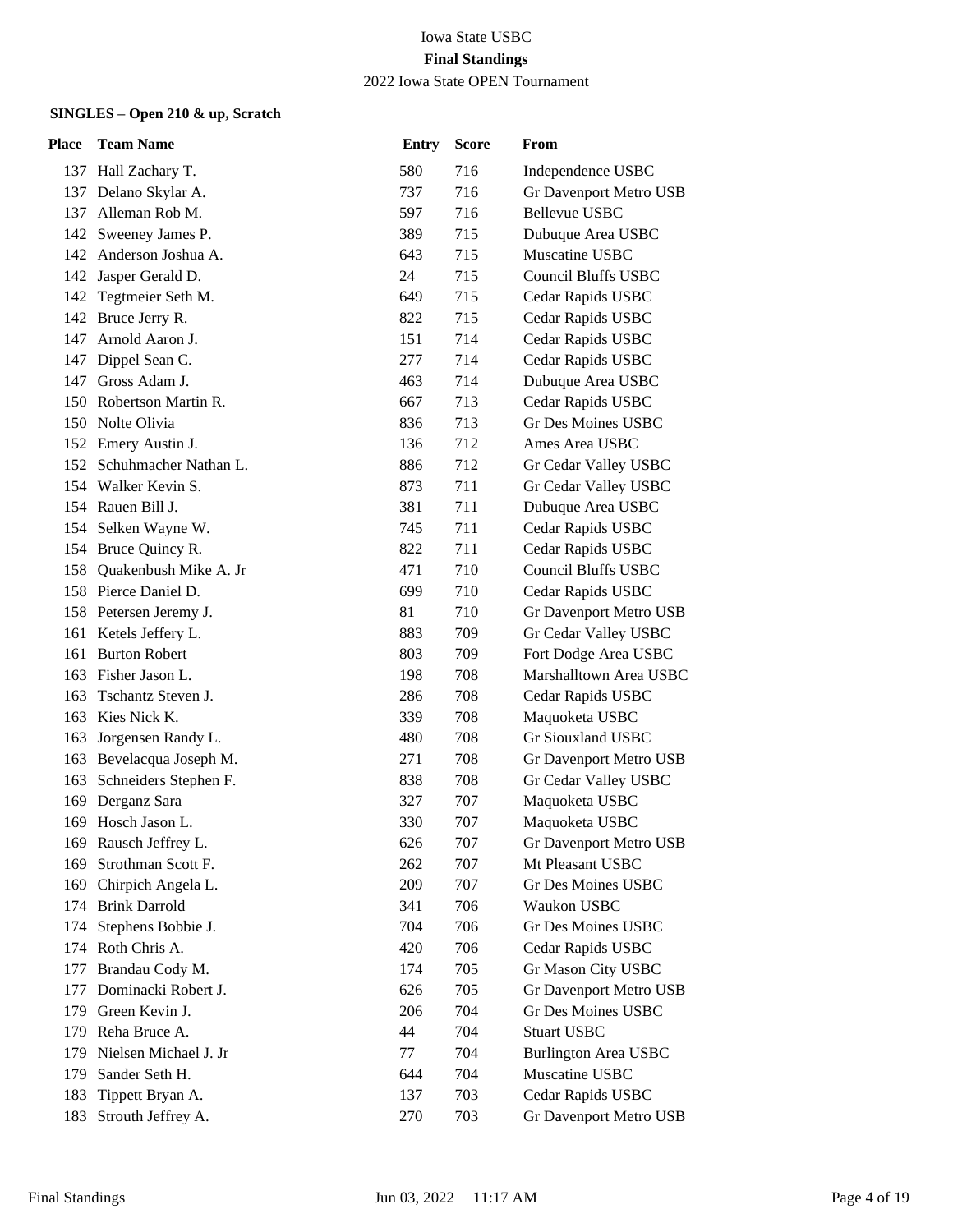| Place | <b>Team Name</b>          | <b>Entry</b> | <b>Score</b> | From                        |
|-------|---------------------------|--------------|--------------|-----------------------------|
|       | 183 Peterson Jason M.     | 854          | 703          | Gr Cedar Valley USBC        |
|       | 183 Newman Billy C.       | 415          | 703          | Gr Davenport Metro USB      |
| 187   | Schlueter Jeff A.         | 648          | 702          | Cedar Rapids USBC           |
| 187   | Healy Daniel G.           | 744          | 702          | Cedar Rapids USBC           |
|       | 187 Hystad Matthew        | 843          | 702          | Gr Cedar Valley USBC        |
| 187   | Stark Shane A.            | 434          | 702          | West Delaware USBC          |
| 191   | McKee Joey M.             | 20           | 701          | Gr Mason City USBC          |
|       | 191 Peacock Daniel J.     | 460          | 701          | West Union USBC             |
|       | 191 White Brian M.        | 461          | 701          | Dubuque Area USBC           |
|       | 191 Rude Cory J.          | 432          | 701          | <b>West Delaware USBC</b>   |
|       | 195 Vogt Chris J.         | 196          | 700          | Cedar Rapids USBC           |
|       | 195 Haring Matt L.        | 350          | 700          | Camanche USBC               |
|       | 195 Novak Chad J.         | 376          | 700          | Gr Mason City USBC          |
|       | 195 Oltmann Chad          | 733          | 700          | Cedar Rapids USBC           |
|       | 199 Stewart Justin        | 241          | 699          | De Witt USBC                |
|       | 199 Thomas Chip           | 811          | 699          | Ames Area USBC              |
|       | 199 Donner Joel A.        | 412          | 699          | Cedar Rapids USBC           |
|       | 199 Scott Chris D.        | 732          | 699          | Cedar Rapids USBC           |
|       | 199 Beschorner Zachary J. | 854          | 699          | Gr Cedar Valley USBC        |
| 204   | Oder Troy C.              | 91           | 698          | <b>Gr Des Moines USBC</b>   |
|       | 204 Gerleman Brent J.     | 174          | 698          | Gr Mason City USBC          |
|       | 204 Breemeersch Jeff      | 277          | 698          | Cedar Rapids USBC           |
| 204   | Skoda Todd M.             | 601          | 698          | New Hampton USBC            |
|       | 204 Woodford John F.      | 615          | 698          | Greene County USBC          |
|       | 204 Adam Eric D.          | 722          | 698          | Fort Dodge Area USBC        |
|       | 204 Mccann Jeff E.        | 744          | 698          | Cedar Rapids USBC           |
|       | 204 Tackett Zachery P.    | 306          | 698          | Gr Davenport Metro USB      |
|       | 204 Krull Kurt A.         | 855          | 698          | Gr Cedar Valley USBC        |
|       | 204 Carpenter Daniel J.   | 632          | 698          | <b>Gr Des Moines USBC</b>   |
|       | 214 Hansel Tanner J.      | 37           | 697          | Gr Siouxland USBC           |
| 214   | Deutmeyer Cory S.         | 246          | 697          | Dyersville USBC             |
|       | 214 Bell Tracy J.         | 286          | 697          | Cedar Rapids USBC           |
|       | 214 Ruiz Eddie W.         | 350          | 697          | Camanche USBC               |
| 214   | Nadermann Mark M.         | 382          | 697          | Dubuque Area USBC           |
| 214   | Shaw Michael G.           | 425          | 697          | Osage USBC                  |
| 214   | Shannon Pat D.            | 866          | 697          | Gr Cedar Valley USBC        |
|       | 221 Crooks Darin L.       | 16           | 696          | Charles City USBC           |
|       | 221 Lundeen Michael J.    | 76           | 696          | <b>Burlington Area USBC</b> |
| 221   | Erickson Daryl A.         | 373          | 696          | Gr Mason City USBC          |
| 221   | McGaffic Jason C.         | 409          | 696          | Cedar Rapids USBC           |
| 221   | Wolfe Jody L.             | 622          | 696          | Gr Des Moines USBC          |
| 221   | Ross Kaleb L.             | 294          | 696          | Charles City USBC           |
| 221   | Utley Dustin T.           | 61           | 696          | Cedar Rapids USBC           |
| 221   | Peverill Joshua A.        | 851          | 696          | Gr Cedar Valley USBC        |
| 229   | Knipper Larry D.          | 389          | 695          | Dubuque Area USBC           |
| 229   | Nuss Levi                 | 440          | 695          | Oelwein USBC                |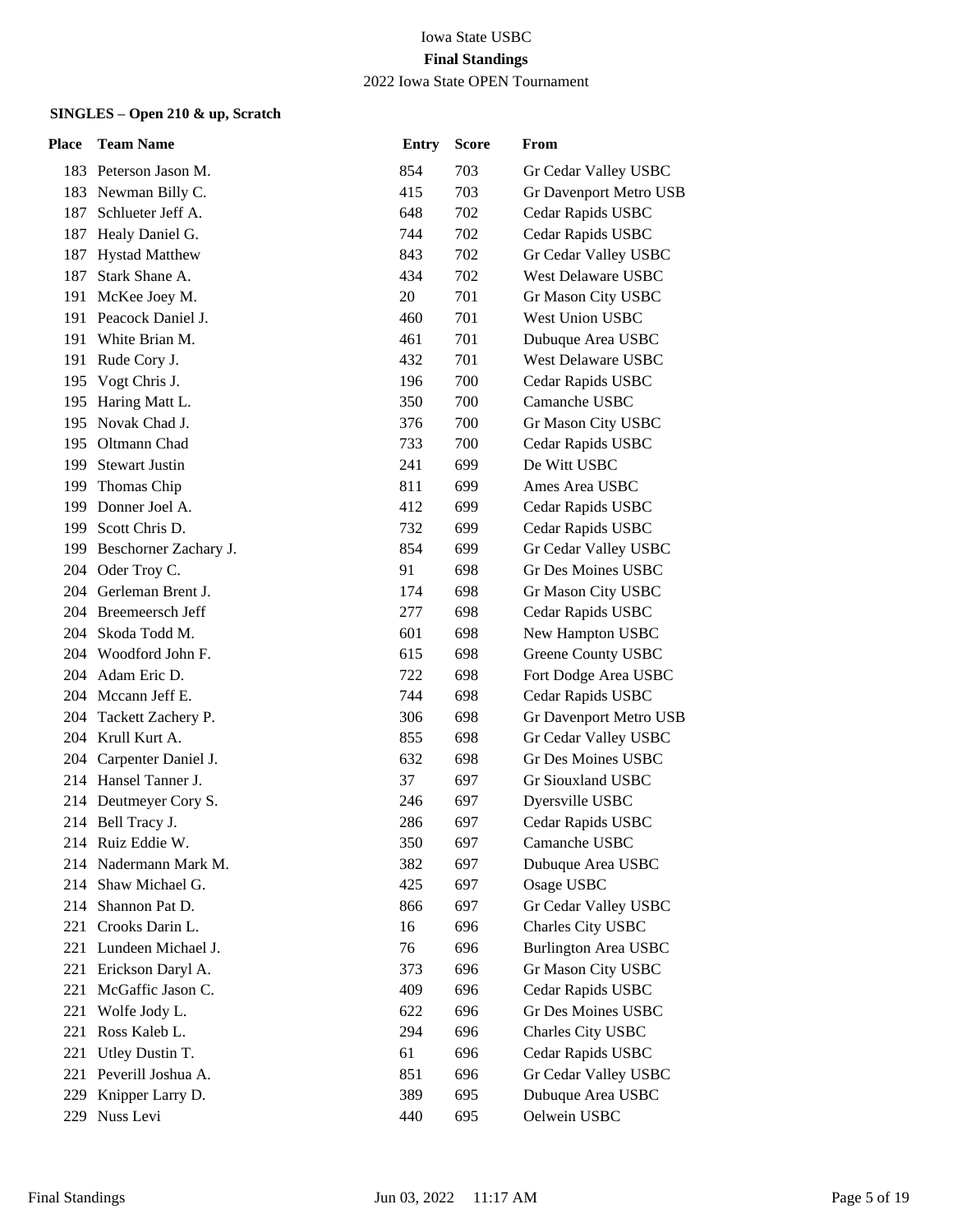| <b>Place</b> | <b>Team Name</b>             | <b>Entry</b> | <b>Score</b> | From                       |
|--------------|------------------------------|--------------|--------------|----------------------------|
|              | 229 Felton Ryan J.           | 662          | 695          | Gr Des Moines USBC         |
|              | 229 Korth David L.           | 606          | 695          | Gr Davenport Metro USB     |
| 229          | Carlson Gary R.              | 188          | 695          | Gr Des Moines USBC         |
|              | 234 Harford Dennis E.        | 125          | 694          | Gr Davenport Metro USB     |
|              | 234 Mckeever Jace A.         | 326          | 694          | Marshalltown Area USBC     |
|              | 234 Clair Dustin L.          | 409          | 694          | Cedar Rapids USBC          |
|              | 234 Novak Josh               | 603          | 694          | New Hampton USBC           |
|              | 234 Weggen Matt L.           | 716          | 694          | Gr Davenport Metro USB     |
|              | 234 Hullinger Shawn L.       | 901          | 694          | Cedar Rapids USBC          |
|              | 234 Rose Lynn A.             | 346          | 694          | Waukon USBC                |
|              | 241 Werthmann, Jr. Robert A. | 326          | 693          | Marshalltown Area USBC     |
|              | 241 Ball Tyler P.            | 503          | 693          | Gr Mason City USBC         |
|              | 241 Dobson Chad V.           | 740          | 693          | Ames Area USBC             |
|              | 241 Flake Adam J.            | 266          | 693          | Mt Pleasant USBC           |
| 241          | Kurseth Dennis R.            | 194          | 693          | Cedar Rapids USBC          |
| 241          | Schueller Tim J.             | 600          | 693          | New Hampton USBC           |
|              | 247 Cole Clayton A.          | 64           | 692          | Dubuque Area USBC          |
| 247          | Taylor Scott A.              | 95           | 692          | Gr Des Moines USBC         |
| 247          | Ely Jordan L.                | 6            | 692          | Iowa City USBC             |
| 247 -        | Rios Justin J.               | 785          | 692          | Iowa City USBC             |
| 247          | Myers Nick E.                | 766          | 692          | Ames Area USBC             |
|              | 252 Hildreth Tyler E.        | 189          | 691          | Fort Dodge Area USBC       |
|              | 252 Owens J. Neil            | 360          | 691          | <b>Gr Des Moines USBC</b>  |
|              | 252 Gardner Alan C. II       | 476          | 691          | <b>Council Bluffs USBC</b> |
|              | 252 Weber Zach R.            | 734          | 691          | Cedar Rapids USBC          |
|              | 256 Stansbury Jake R.        | 326          | 690          | Marshalltown Area USBC     |
|              | 256 Houzenga Scott W.        | 352          | 690          | Camanche USBC              |
|              | 256 Lebeck Ricky E.          | 422          | 690          | Iowa City USBC             |
|              | 256 Puffett Jeff             | 623          | 690          | Carroll Area USBC          |
|              | 256 Hanson Nick J.           | 865          | 690          | Gr Cedar Valley USBC       |
|              | 256 Gronner Lloyd A.         | 638          | 690          | Dubuque Area USBC          |
|              | 262 Ashley Jason R.          | 317          | 689          | <b>Gr Des Moines USBC</b>  |
|              | 262 Gile Cory                | 350          | 689          | Camanche USBC              |
|              | 262 Arnold Damien C.         | 806          | 689          | Cedar Rapids USBC          |
|              | 265 Prescott Jarad W.        | 41           | 688          | Ames Area USBC             |
|              | 265 Bates Richard B.         | 174          | 688          | Gr Mason City USBC         |
|              | 265 Wachs Matt W.            | 645          | 688          | Muscatine USBC             |
| 265          | Skerik Bruce D.              | 874          | 688          | Gr Cedar Valley USBC       |
| 269          | Birkey Mark E.               | 472          | 687          | <b>Council Bluffs USBC</b> |
| 269          | Tyrrel David E.              | 532          | 687          | Manning USBC               |
| 269          | Breeden Don J.               | 710          | 687          | <b>Gr Des Moines USBC</b>  |
| 269          | Rains Scott B.               | 716          | 687          | Gr Davenport Metro USB     |
| 269          | <b>Engelkes Greg</b>         | 855          | 687          | Gr Cedar Valley USBC       |
| 274          | Crouse Lowell D.             | 41           | 686          | Ames Area USBC             |
|              | 274 Wulff Dylan T.           | 304          | 686          | Muscatine USBC             |
|              | 274 Rios Kalen J.            | 785          | 686          | Iowa City USBC             |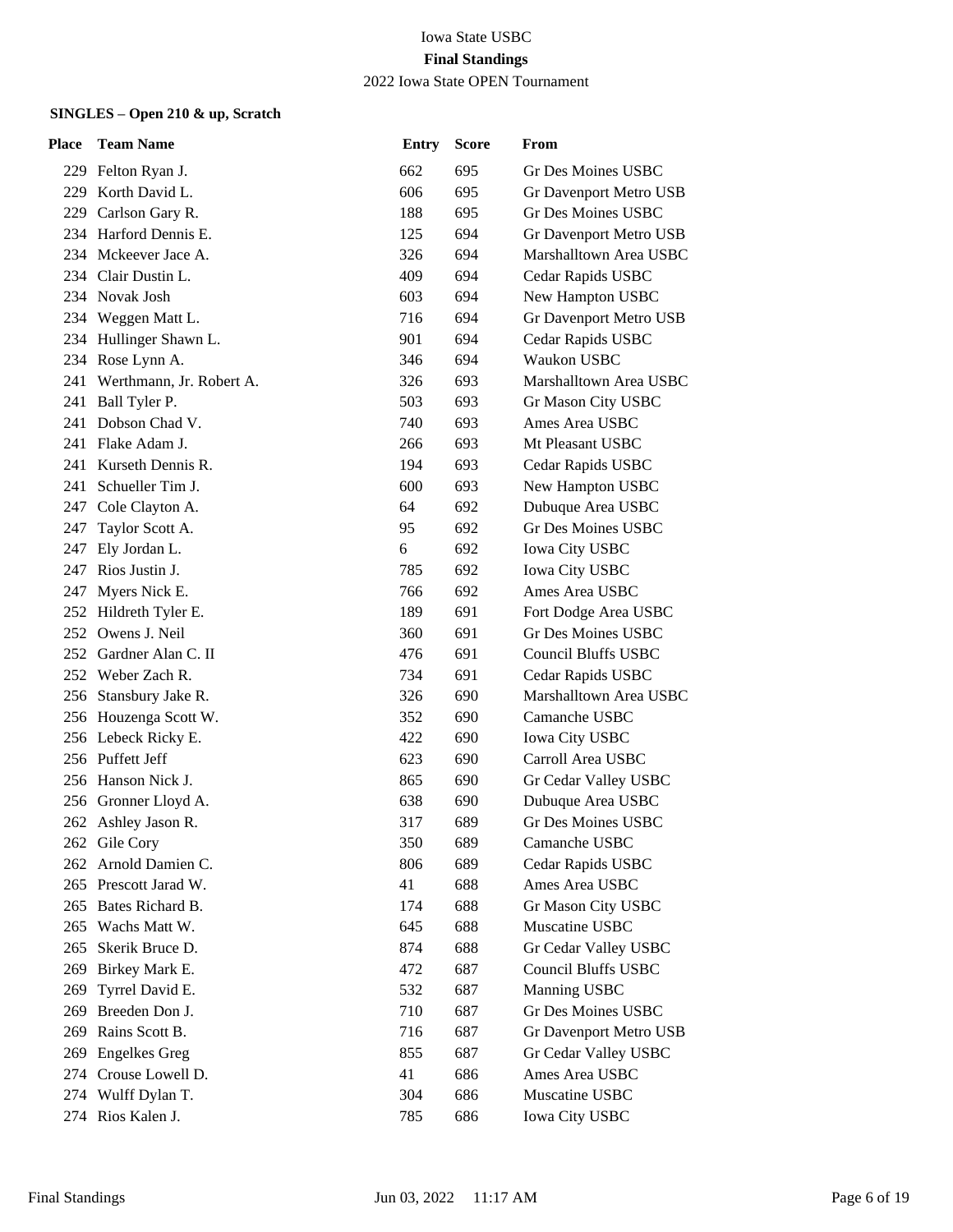| Place | <b>Team Name</b>                  | <b>Entry</b> | <b>Score</b> | From                       |
|-------|-----------------------------------|--------------|--------------|----------------------------|
|       | 274 Lanfier Gary W. Jr            | 321          | 686          | Marshalltown Area USBC     |
|       | 274 Olson Greg M.                 | 795          | 686          | Ames Area USBC             |
|       | 274 Calcott Charles (Chip) J. III | 834          | 686          | Muscatine USBC             |
|       | 274 Mitts Marcus D.               | 61           | 686          | Cedar Rapids USBC          |
|       | 274 Young Brett                   | 739          | 686          | Cedar Rapids USBC          |
|       | 282 Morris Nicholas A.            | 164          | 685          | <b>Council Bluffs USBC</b> |
|       | 282 Sagers Adam J.                | 335          | 685          | Maquoketa USBC             |
| 282   | Marquart Dennis J.                | 890          | 685          | Gr Cedar Valley USBC       |
|       | 282 Borkowski Brad J.             | 534          | 685          | Manning USBC               |
|       | 286 Greenley Grant T.             | 643          | 684          | Muscatine USBC             |
|       | 286 Ninneman Gene A.              | 759          | 684          | Dubuque Area USBC          |
| 286   | Smith Dustin W.                   | 57           | 684          | Ottumwa Area USBC          |
|       | 286 Bills Ronald L.               | 455          | 684          | West Union USBC            |
|       | 286 Thomsen Kenneth R.            | 321          | 684          | Marshalltown Area USBC     |
|       | 286 Landry Steven D.              | 854          | 684          | Gr Cedar Valley USBC       |
|       | 292 Prucha Zach J.                | 286          | 683          | Cedar Rapids USBC          |
|       | 292 Stark Kendall R.              | 784          | 683          | Iowa City USBC             |
|       | 292 Kohl Tyler J.                 | 520          | 683          | Dubuque Area USBC          |
|       | 292 Link Kevin W.                 | 766          | 683          | Ames Area USBC             |
|       | 292 Rusch Tim R.                  | 789          | 683          | Cedar Rapids USBC          |
|       | 297 McDonald Philip L.            | 415          | 682          | Gr Davenport Metro USB     |
|       | 298 Chamberlain Tyler J.          | 309          | 681          | Gr Des Moines USBC         |
|       | 298 Lenth Nick L.                 | 843          | 681          | Gr Cedar Valley USBC       |
|       | 300 Wolter Tim R.                 | 722          | 680          | Fort Dodge Area USBC       |
|       | 300 Rockwell Lance L.             | 811          | 680          | Ames Area USBC             |
|       | 300 Brashaw Robert Jr             | 48           | 680          | <b>Clinton USBC</b>        |
|       | 300 Cross Lance M.                | 701          | 680          | Cedar Rapids USBC          |
| 300   | Trotter Brandon C.                | 635          | 680          | <b>Gr Des Moines USBC</b>  |
|       | 300 Carder Tyler A.               | 632          | 680          | <b>Gr Des Moines USBC</b>  |
|       | 300 Jipson Brad                   | 435          | 680          | West Delaware USBC         |
|       | 307 Pogar Tye C.                  | 326          | 679          | Marshalltown Area USBC     |
|       | 307 Krager Jeffrey A.             | 716          | 679          | Gr Davenport Metro USB     |
|       | 307 Cain Zach J.                  | 271          | 679          | Gr Davenport Metro USB     |
|       | 307 Hudson Zach A.                | 819          | 679          | Camanche USBC              |
| 311   | Bacon Marvin A. Jr                | 256          | 678          | Fort Dodge Area USBC       |
| 311   | Green Bradley C.                  | 596          | 678          | Gr Davenport Metro USB     |
| 311   | Kostric Aleksander                | 495          | 678          | Sigourney USBC             |
| 311   | Smith Russell D.                  | 806          | 678          | Cedar Rapids USBC          |
| 311   | Smith Jay J.                      | 639          | 678          | <b>Bellevue USBC</b>       |
| 311   | Wille Shawn M.                    | 411          | 678          | Cedar Rapids USBC          |
|       | 311 Mccalley Collin R.            | 841          | 678          | Gr Cedar Valley USBC       |
|       | 318 Palmer Austin L.              | 70           | 677          | Ottumwa Area USBC          |
|       | 318 Farley Charles                | 319          | 677          | Iowa City USBC             |
| 318   | McConaughy Matthew D.             | 377          | 677          | Gr Mason City USBC         |
|       | 318 Habel Stephen W.              | 467          | 677          | Dubuque Area USBC          |
|       | 318 Bushore Cindi K.              | 620          | 677          | Ames Area USBC             |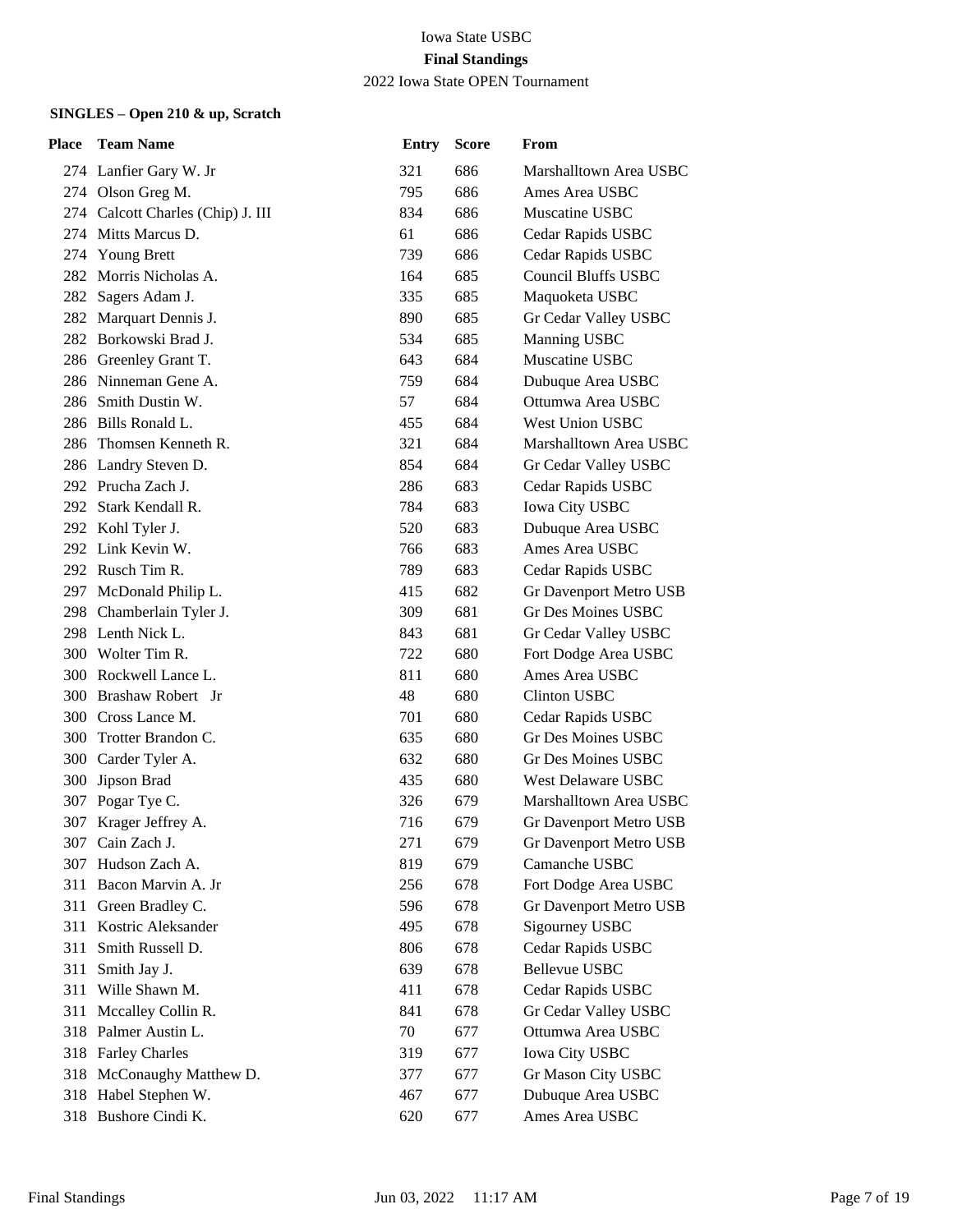| Place | <b>Team Name</b>         | <b>Entry</b> | <b>Score</b> | From                        |
|-------|--------------------------|--------------|--------------|-----------------------------|
|       | 318 Burroughs Jeff S.    | 303          | 677          | Muscatine USBC              |
|       | 318 Moore Jeff E.        | 282          | 677          | <b>Greene County USBC</b>   |
| 325   | Knapp Travis M.          | 174          | 676          | Gr Mason City USBC          |
| 325   | Stump Jay J.             | 174          | 676          | Gr Mason City USBC          |
| 325   | Starmer Jonah S.         | 309          | 676          | <b>Gr Des Moines USBC</b>   |
| 325   | Olberding Derek J.       | 389          | 676          | Dubuque Area USBC           |
| 325   | Schoettmer Jordan A.     | 412          | 676          | Cedar Rapids USBC           |
| 325   | Ames Mike R.             | 528          | 676          | Gr Mason City USBC          |
|       | 331 Rush Doug M.         | 37           | 675          | Gr Siouxland USBC           |
|       | 331 Liddle Terry J.      | 86           | 675          | Cedar Rapids USBC           |
| 331   | Webel Jim L.             | 472          | 675          | <b>Council Bluffs USBC</b>  |
|       | 331 Clarkson Travis E.   | 685          | 675          | Gr Des Moines USBC          |
|       | 331 Machacek Rodney J.   | 710          | 675          | Gr Des Moines USBC          |
|       | 331 Wolter Chris L.      | 722          | 675          | Fort Dodge Area USBC        |
| 331   | Hahn Brock W.            | 564          | 675          | Muscatine USBC              |
| 331   | Ruby Chad S.             | 310          | 675          | Gr Des Moines USBC          |
| 339   | Werning Vaughn J.        | 189          | 674          | Fort Dodge Area USBC        |
|       | 339 Winner Chris J.      | 900          | 674          | Dubuque Area USBC           |
|       | 339 Bolibaugh Russell P. | 650          | 674          | Dubuque Area USBC           |
| 339   | Graplar Dereck R.        | 552          | 674          | Spencer USBC                |
|       | 343 Biver John F.        | 465          | 673          | Dubuque Area USBC           |
| 343   | Stephens Jody J.         | 704          | 673          | <b>Gr Des Moines USBC</b>   |
| 343   | Brice Alex M.            | 744          | 673          | Cedar Rapids USBC           |
|       | 346 McMorran Robert J.   | 119          | 672          | <b>Iowa City USBC</b>       |
|       | 346 Schaefer Shane A.    | 238          | 672          | Camanche USBC               |
|       | 346 Adams Erik W.        | 556          | 672          | Muscatine USBC              |
|       | 346 Crawford Lorn R.     | 895          | 672          | Muscatine USBC              |
|       | 346 Schuler Daniel J.    | 874          | 672          | Gr Cedar Valley USBC        |
|       | 351 Brockney Tyler J.    | 16           | 671          | Charles City USBC           |
| 351   | Blessing Light Trevor E. | 187          | 671          | <b>Gr Des Moines USBC</b>   |
| 351   | Steffen David J.         | 601          | 671          | New Hampton USBC            |
| 351   | Schultz Curtis E.        | 650          | 671          | Dubuque Area USBC           |
|       | 351 Garcia Marcus R.     | 80           | 671          | <b>Burlington Area USBC</b> |
| 356   | Shaw Michael F.          | 119          | 670          | <b>Iowa City USBC</b>       |
| 356   | Strasser Adam J.         | 151          | 670          | Cedar Rapids USBC           |
|       | 356 Budzyn Charles J.    | 214          | 670          | <b>Burlington Area USBC</b> |
|       | 356 Olberding Dan J.     | 389          | 670          | Dubuque Area USBC           |
|       | 356 Fox Thomas C.        | 699          | 670          | Cedar Rapids USBC           |
|       | 356 Henkle Anthony E.    | 851          | 670          | Gr Cedar Valley USBC        |
| 362   | Sheffield Stefan L.      | 277          | 669          | Cedar Rapids USBC           |
| 362   | <b>Waugh Dalton</b>      | 328          | 669          | Maquoketa USBC              |
| 362   | Hein Darin N.            | 421          | 669          | <b>Iowa City USBC</b>       |
|       | 362 Broadwell Jesse      | 696          | 669          | Keokuk USBC                 |
|       | 362 Rissi Connor J.      | 840          | 669          | Gr Cedar Valley USBC        |
| 367   | Weir Matthew R.          | 17           | 668          | Charles City USBC           |
|       | 368 Graves Chris J.      | 352          | 667          | Camanche USBC               |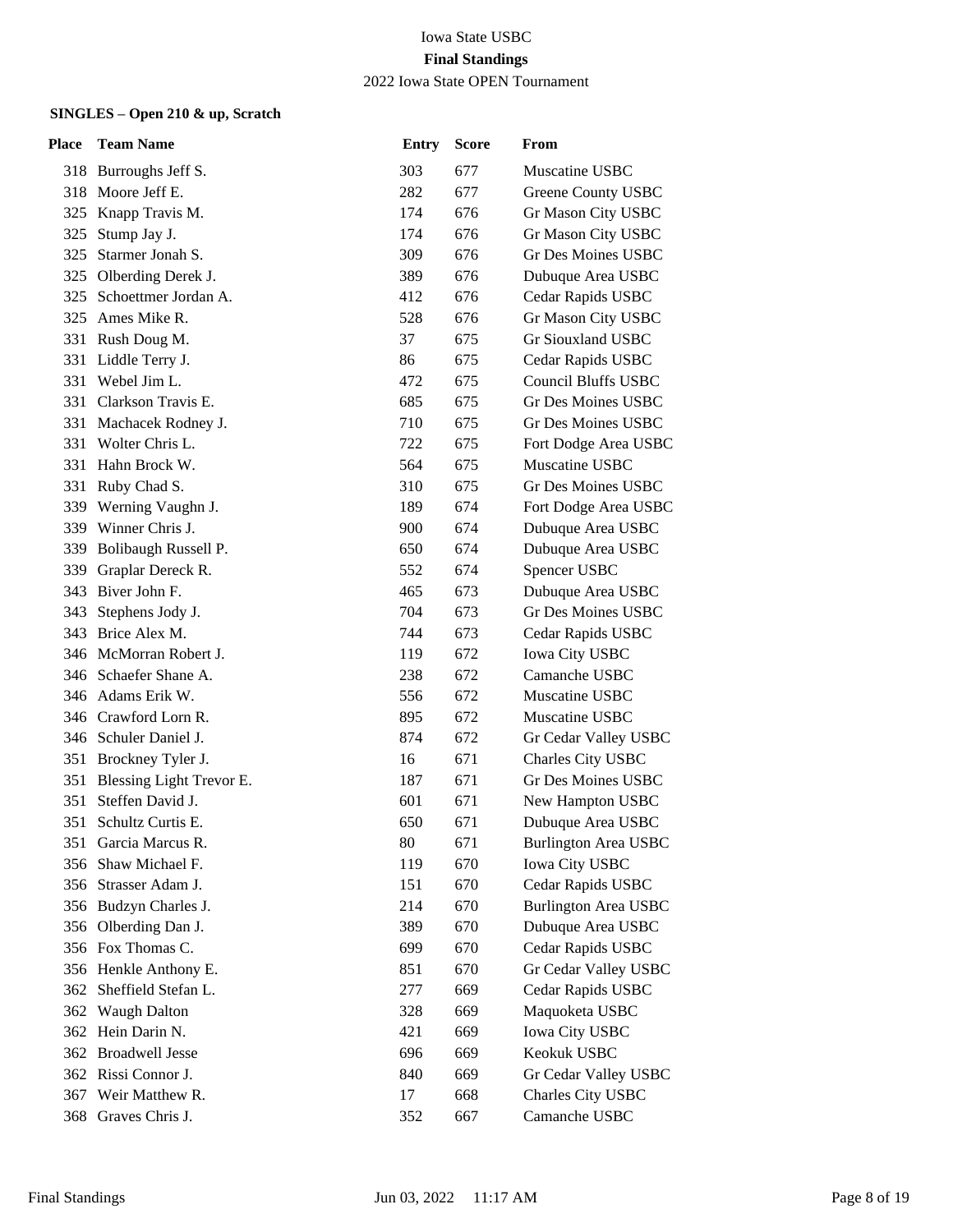| Place | <b>Team Name</b>      | <b>Entry</b> | <b>Score</b> | From                       |
|-------|-----------------------|--------------|--------------|----------------------------|
|       | 368 Chapman Tyler J.  | 555          | 667          | Muscatine USBC             |
|       | 368 Hahn Bradd P.     | 564          | 667          | Muscatine USBC             |
|       | 368 Kopacek James E.  | 746          | 667          | Gr Des Moines USBC         |
| 368   | Holman Scott T.       | 848          | 667          | Gr Cedar Valley USBC       |
| 373   | Trusler Darren W.     | 32           | 666          | <b>Gr Des Moines USBC</b>  |
| 373   | Core Mike E.          | 86           | 666          | Cedar Rapids USBC          |
| 373   | Ross Jeff M.          | 637          | 666          | Cedar Rapids USBC          |
| 373   | Jordan James J.       | 699          | 666          | Cedar Rapids USBC          |
| 373   | McCleary Jacob A.     | 896          | 666          | Muscatine USBC             |
| 373   | Dutton Brandon W.     | 323          | 666          | Marshalltown Area USBC     |
| 373   | Moore Brian D.        | 635          | 666          | Gr Des Moines USBC         |
| 380   | Schultz Justin R.     | 527          | 665          | Red Oak USBC               |
| 380   | Griebel Michael W.    | 640          | 665          | Bellevue USBC              |
| 380   | Smedley Toby A.       | 883          | 665          | Gr Cedar Valley USBC       |
| 380   | Boyle Travis K.       | 884          | 665          | Gr Cedar Valley USBC       |
| 380   | Pace David L.         | 896          | 665          | Muscatine USBC             |
| 385   | Risetter Burke J.     | 189          | 664          | Fort Dodge Area USBC       |
|       | 385 Garvey Jay E.     | 351          | 664          | Camanche USBC              |
| 385   | Kaesbauer Michael R.  | 462          | 664          | Dubuque Area USBC          |
| 385   | Foster Cameron D.     | 495          | 664          | Sigourney USBC             |
| 385   | <b>Bishop Jonny</b>   | 781          | 664          | Cedar Rapids USBC          |
| 385   | Teague Anthony C.     | 609          | 664          | Gr Davenport Metro USB     |
| 391   | Bach Curtis J.        | 319          | 663          | Iowa City USBC             |
| 391   | Schmitt Adam G.       | 481          | 663          | Gr Siouxland USBC          |
| 391   | Kingery Dustin J.     | 671          | 663          | Jasper County USBC         |
|       | 391 Hartman Shaun E.  | 725          | 663          | <b>Clinton USBC</b>        |
| 391   | Weber Brad J.         | 353          | 663          | Camanche USBC              |
| 391   | Hildebrand Ryan A.    | 271          | 663          | Gr Davenport Metro USB     |
| 391   | Tragord R. Emmett     | 855          | 663          | Gr Cedar Valley USBC       |
|       | 391 Kloster Jordan M. | 746          | 663          | Gr Des Moines USBC         |
| 399   | Klostermann Sean M.   | 246          | 662          | Dyersville USBC            |
|       | 399 Balta Daniel P.   | 667          | 662          | Cedar Rapids USBC          |
|       | 399 Robinson Todd A.  | 27           | 662          | <b>Council Bluffs USBC</b> |
| 402   | Slinger Anthony G.    | 16           | 661          | Charles City USBC          |
|       | 402 Weber Doug        | 438          | 661          | Oelwein USBC               |
|       | 402 Lanser Justin J.  | 651          | 661          | Dubuque Area USBC          |
| 402   | Staub Andy J.         | 667          | 661          | Cedar Rapids USBC          |
|       | 402 Owen Jesse R.     | 895          | 661          | Muscatine USBC             |
|       | 402 Witte Chad A.     | 795          | 661          | Ames Area USBC             |
| 402   | Vrotsos Blaise A.     | 638          | 661          | Dubuque Area USBC          |
| 409   | Wagner Seth G.        | 503          | 660          | Gr Mason City USBC         |
| 409   | Jacobson Matthew D.   | 568          | 660          | Greene County USBC         |
| 409   | <b>Reppert Robert</b> | 353          | 660          | Camanche USBC              |
| 409   | LeFever Ben D.        | 24           | 660          | <b>Council Bluffs USBC</b> |
|       | 409 Louis Kelvin E.   | 23           | 660          | Cedar Rapids USBC          |
| 409   | Marland Todd A.       | 82           | 660          | Gr Davenport Metro USB     |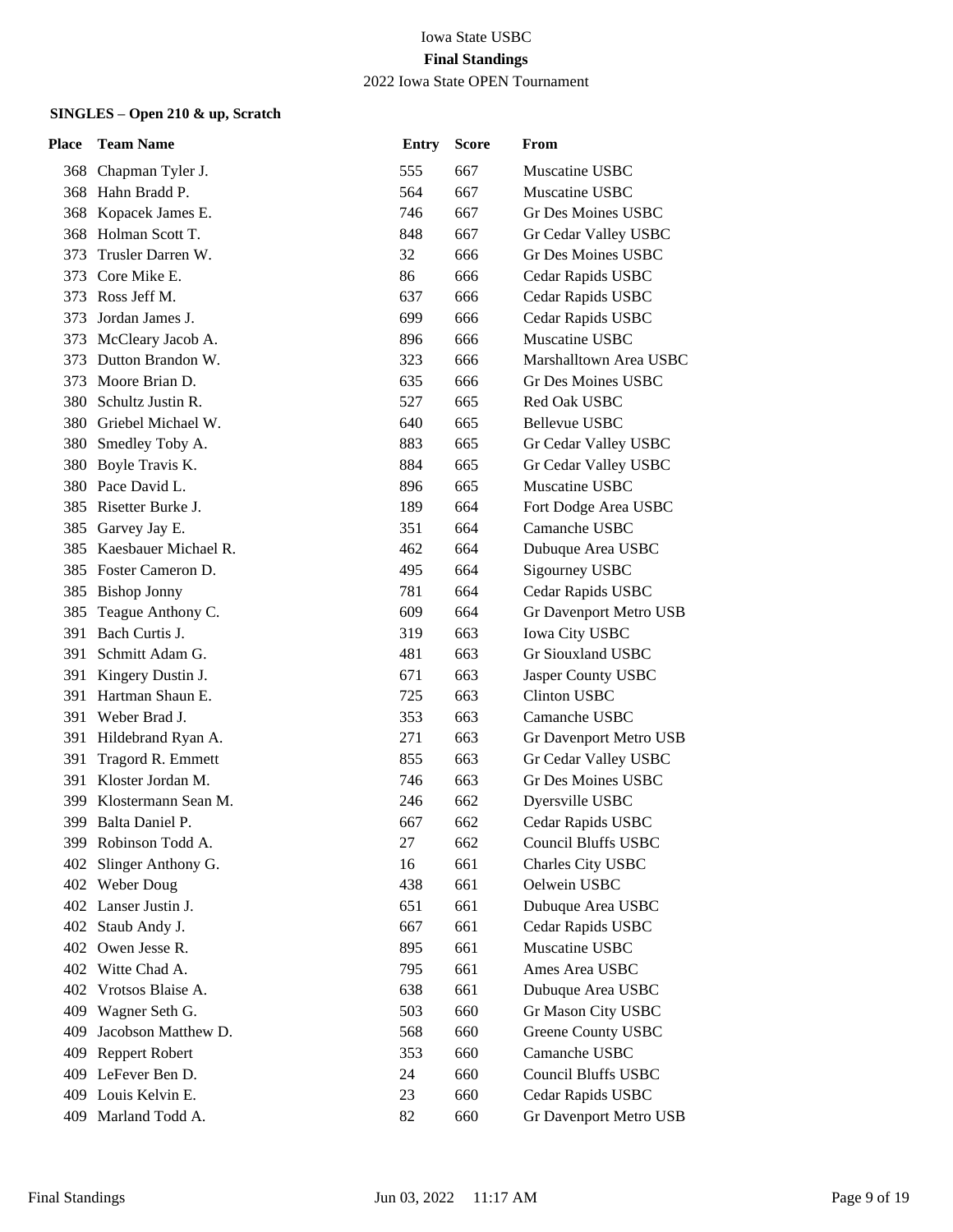| Place | <b>Team Name</b>         | <b>Entry</b> | <b>Score</b> | From                        |
|-------|--------------------------|--------------|--------------|-----------------------------|
|       | 415 Ruopp Greg R.        | 40           | 659          | Ames Area USBC              |
|       | 415 Benn Fred F.         | 249          | 659          | Dyersville USBC             |
|       | 415 Fuller Dan W.        | 351          | 659          | Camanche USBC               |
| 415   | Elliott Chad             | 755          | 659          | Gr Mason City USBC          |
| 415   | Boltz Kevin P.           | 218          | 659          | <b>Burlington Area USBC</b> |
|       | 415 Engelkes Joseph A.   | 855          | 659          | Gr Cedar Valley USBC        |
|       | 415 O'Dell Brad J.       | 649          | 659          | Cedar Rapids USBC           |
| 415   | Zilmer Doug D.           | 838          | 659          | Gr Cedar Valley USBC        |
|       | 423 Cottrell Terry P.    | 467          | 658          | Dubuque Area USBC           |
|       | 423 Ruddy W. Ken         | 843          | 658          | Gr Cedar Valley USBC        |
|       | 423 Neff Cassandra A.    | 811          | 658          | Ames Area USBC              |
| 423   | Stanford John E. Jr      | 871          | 658          | Gr Cedar Valley USBC        |
| 427   | Crawford Nick A.         | 155          | 657          | Gr Des Moines USBC          |
| 427   | Sharp Michael R.         | 374          | 657          | Gr Mason City USBC          |
| 427   | Severson Timothy B.      | 374          | 657          | Gr Mason City USBC          |
| 427   | Beenken Justin D.        | 429          | 657          | <b>Grundy Center USBC</b>   |
|       | 427 Hergenrader Doug S.  | 710          | 657          | Gr Des Moines USBC          |
| 427   | Trueg Ben M.             | 883          | 657          | Gr Cedar Valley USBC        |
| 427   | Ernzen Dan C.            | 381          | 657          | Dubuque Area USBC           |
| 427   | Eighme Richard F.        | 854          | 657          | Gr Cedar Valley USBC        |
|       | 427 North Justin M.      | 814          | 657          | Marshalltown Area USBC      |
|       | 436 Ehrlich Andy J.      | 470          | 656          | Dubuque Area USBC           |
|       | 436 O' Connor Michael J. | 734          | 656          | Cedar Rapids USBC           |
| 436-  | Shields Dennis E.        | 733          | 656          | Cedar Rapids USBC           |
|       | 436 Bartlett Mathew O.   | 163          | 656          | <b>Council Bluffs USBC</b>  |
|       | 436 Gerst David D.       | 856          | 656          | Gr Cedar Valley USBC        |
|       | 436 Svoboda Doug E.      | 822          | 656          | Cedar Rapids USBC           |
|       | 442 Heiberger Allen B.   | 389          | 655          | Dubuque Area USBC           |
|       | 443 Foxen Andy           | 249          | 654          | Dyersville USBC             |
|       | 443 Pelham Mike T.       | 354          | 654          | Camanche USBC               |
|       | 443 Pruett Austin J.     | 355          | 654          | Camanche USBC               |
|       | 443 Besler Brett F.      | 384          | 654          | Dubuque Area USBC           |
|       | 443 Williams Logan S.    | 270          | 654          | Gr Davenport Metro USB      |
|       | 443 Reinhardt Jeremy J.  | 645          | 654          | Muscatine USBC              |
| 449   | Helmers Jerad A.         | 189          | 653          | Fort Dodge Area USBC        |
| 449   | Opperman Kyle G.         | 324          | 653          | Marshalltown Area USBC      |
|       | 449 Deering Jace T.      | 355          | 653          | Camanche USBC               |
| 449   | Schroeder Nathan R.      | 355          | 653          | Camanche USBC               |
| 449   | Wiegand Jim L.           | 540          | 653          | Marshalltown Area USBC      |
| 449   | Turner Brandon M.        | 313          | 653          | <b>Gr Des Moines USBC</b>   |
| 449   | Lamb Justin D.           | 666          | 653          | Gr Des Moines USBC          |
| 449   | Jarchow Adam L.          | 875          | 653          | Gr Cedar Valley USBC        |
| 457   | Bauge Jason A.           | 136          | 652          | Ames Area USBC              |
| 457   | Kelly Brendan J.         | 238          | 652          | Camanche USBC               |
| 457   | Metzler Dave M.          | 319          | 652          | <b>Iowa City USBC</b>       |
| 457   | Maciejewski Nathan K.    | 656          | 652          | Gr Des Moines USBC          |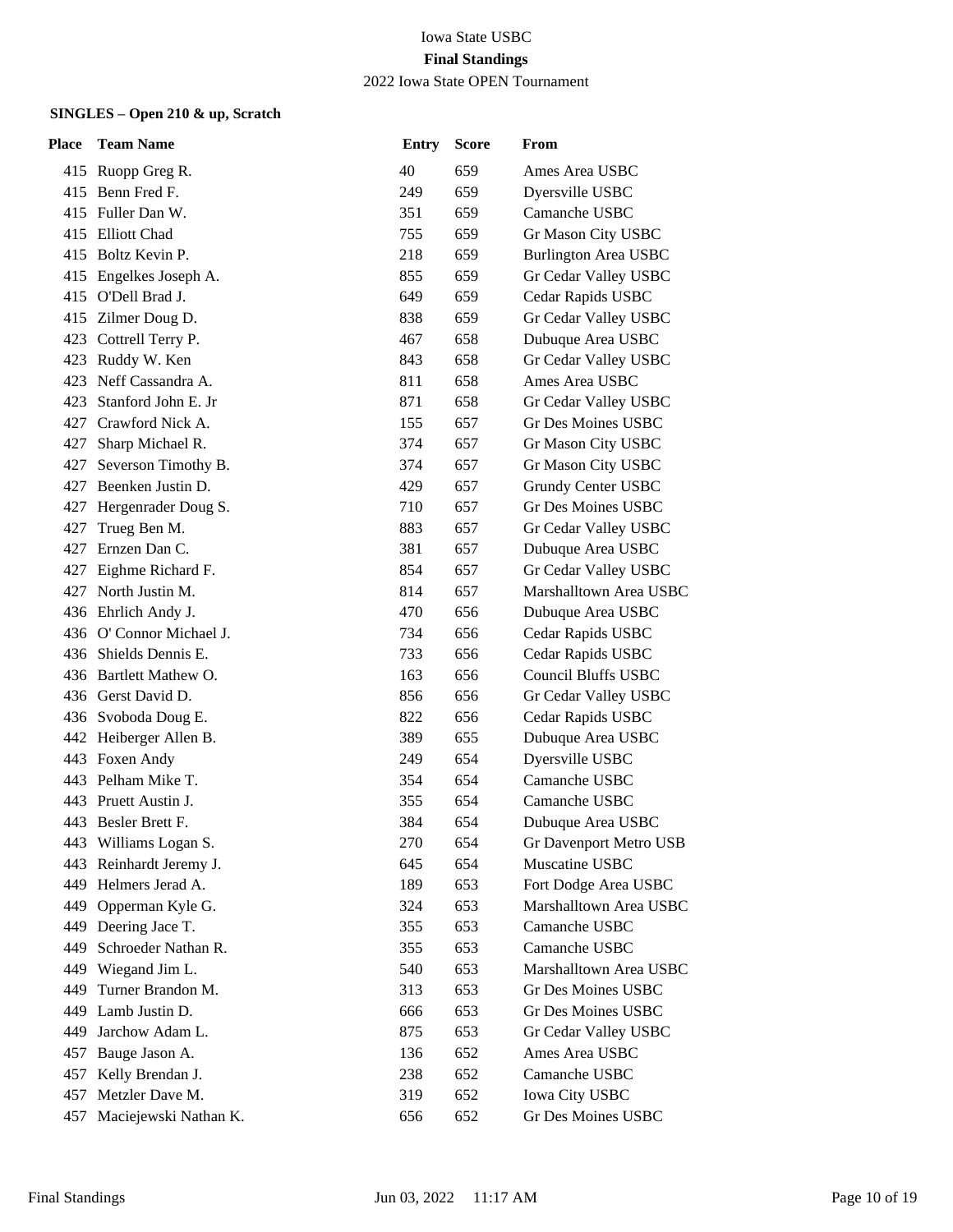| Place | <b>Team Name</b>           | <b>Entry</b> | <b>Score</b> | From                       |
|-------|----------------------------|--------------|--------------|----------------------------|
|       | 457 Guest Jason A.         | 209          | 652          | Gr Des Moines USBC         |
|       | 457 Mikkelson Jason J.     | 795          | 652          | Ames Area USBC             |
| 463   | Shively Scott I.           | 283          | 651          | Appanoose/Davis County     |
| 463   | Burkmire Bill R. Jr        | 703          | 651          | Gr Des Moines USBC         |
|       | 463 Hale Harry R.          | 305          | 651          | Cedar Rapids USBC          |
| 463   | Rief Daniel K.             | 161          | 651          | <b>Council Bluffs USBC</b> |
| 467   | Gribbins Alex W.           | 93           | 650          | Gr Des Moines USBC         |
| 467   | Bakeoven Maurice J.        | 196          | 650          | Cedar Rapids USBC          |
|       | 467 Clark Nathan D.        | 324          | 650          | Marshalltown Area USBC     |
|       | 467 Van Wyk Mark A.        | 735          | 650          | Oskaloosa USBC             |
| 467   | Jackson Kyle               | 353          | 650          | Camanche USBC              |
| 467   | Staley Tim W.              | 834          | 650          | Muscatine USBC             |
|       | 473 Packingham David L. II | 108          | 649          | Cedar Rapids USBC          |
| 473.  | Harms Robert               | 422          | 649          | Iowa City USBC             |
|       | 473 Puffett Jen L.         | 623          | 649          | Carroll Area USBC          |
| 473   | Dentlinger Dave T.         | 623          | 649          | Carroll Area USBC          |
| 473.  | Walton John D.             | 305          | 649          | Cedar Rapids USBC          |
|       | 478 Duffy Michael J.       | 322          | 648          | Marshalltown Area USBC     |
| 478.  | Mcdermott Lucas D.         | 379          | 648          | Dubuque Area USBC          |
| 478   | Theisen Dave C.            | 383          | 648          | Dubuque Area USBC          |
|       | 478 Funk Skyler F.         | 596          | 648          | Gr Davenport Metro USB     |
|       | 478 Wilcox Joshua J.       | 305          | 648          | Cedar Rapids USBC          |
| 478   | Gibbs Jon M.               | 27           | 648          | <b>Council Bluffs USBC</b> |
| 478.  | Bundy Ryan A.              | 822          | 648          | Cedar Rapids USBC          |
|       | 485 Mescher Scot S.        | 248          | 647          | Dyersville USBC            |
|       | 485 Conzett Kyle D.        | 390          | 647          | Dubuque Area USBC          |
| 485   | Schild Eric F.             | 667          | 647          | Cedar Rapids USBC          |
| 485   | Nye Cory J.                | 667          | 647          | Cedar Rapids USBC          |
|       | 485 Kosby Jason K.         | 794          | 647          | Ames Area USBC             |
|       | 485 Johnson Jeffrey A.     | 841          | 647          | Gr Cedar Valley USBC       |
|       | 485 Bengston Karl          | 864          | 647          | Gr Cedar Valley USBC       |
|       | 492 Garvey Kenneth J.      | 351          | 646          | Camanche USBC              |
|       | 492 Klaassen Michael S.    | 372          | 646          | Fort Dodge Area USBC       |
|       | 492 Brice Michael J.       | 734          | 646          | Cedar Rapids USBC          |
|       | 492 Walton Riley T.        | 305          | 646          | Cedar Rapids USBC          |
|       | 492 Moore Dan W.           | 638          | 646          | Dubuque Area USBC          |
|       | 492 Morgan Michael L.      | 812          | 646          | Ames Area USBC             |
|       | 498 Kroeger Barrett        | 10           | 645          | Anamosa USBC               |
| 498   | Simmons Kent D.            | 640          | 645          | Bellevue USBC              |
| 500   | Grieves Gary A.            | 325          | 643          | Marshalltown Area USBC     |
|       | 500 Powers Darren M.       | 425          | 643          | Osage USBC                 |
|       | 500 Heisterkamp Eric J.    | 624          | 643          | Carroll Area USBC          |
| 500   | Timmerman Alex T.          | 640          | 643          | <b>Bellevue USBC</b>       |
| 500   | Graves Jeff J.             | 154          | 643          | Gr Des Moines USBC         |
|       | 500 Rosendahl Doug D.      | 528          | 643          | Gr Mason City USBC         |
|       | 500 Negus Troy D.          | 413          | 643          | Gr Davenport Metro USB     |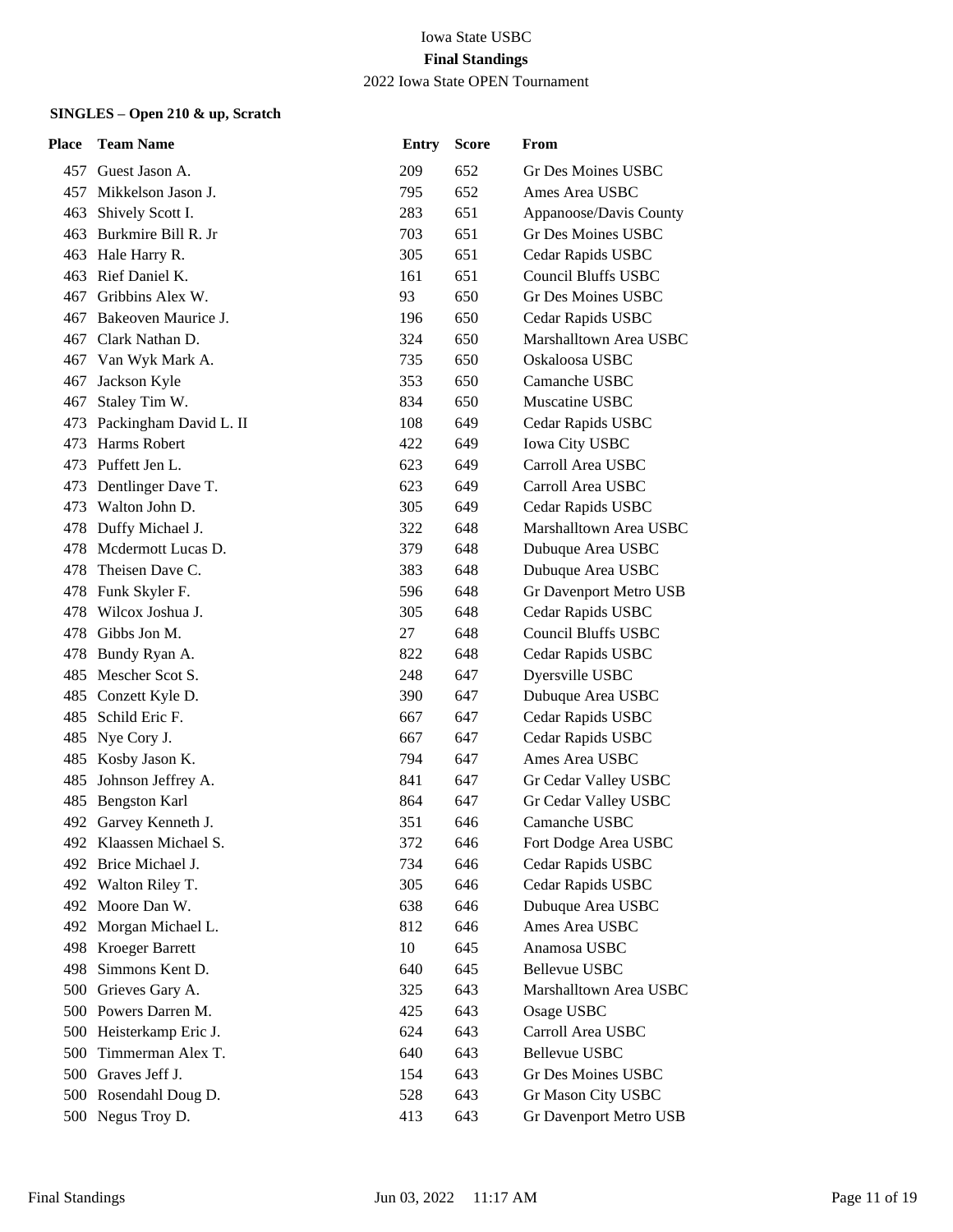| <b>Place</b> | <b>Team Name</b>          | <b>Entry</b> | <b>Score</b> | From                          |
|--------------|---------------------------|--------------|--------------|-------------------------------|
|              | 500 Holden Jon M.         | 810          | 643          | Ames Area USBC                |
|              | 500 Hines Bryce J.        | 747          | 643          | Gr Des Moines USBC            |
|              | 509 Munn Jerry L.         | 307          | 642          | Gr Des Moines USBC            |
|              | 510 Hutchinson Teddy J.   | 32           | 641          | <b>Gr Des Moines USBC</b>     |
|              | 510 McKeever Rodney J.    | 325          | 641          | Marshalltown Area USBC        |
|              | 510 Nadermann Blake M.    | 384          | 641          | Dubuque Area USBC             |
|              | 510 Hearst Lonnie E.      | 562          | 641          | Muscatine USBC                |
|              | 510 Gosse Jacob W.        | 666          | 641          | <b>Gr Des Moines USBC</b>     |
|              | 510 Trecker Tyler J.      | 534          | 641          | Manning USBC                  |
|              | 510 Hite Mikayla A.       | 411          | 641          | Cedar Rapids USBC             |
|              | 517 Beaham Dustin L.      | 563          | 640          | Muscatine USBC                |
|              | 517 Little Christopher J. | 871          | 640          | Gr Cedar Valley USBC          |
|              | 519 Walding Lance E.      | 190          | 639          | Fort Dodge Area USBC          |
|              | 519 Geesaman Bob E.       | 277          | 639          | Cedar Rapids USBC             |
|              | 519 Flanagan Kevin        | 667          | 639          | Cedar Rapids USBC             |
| 519          | Buck Ben J.               | 755          | 639          | Gr Mason City USBC            |
|              | 519 Carney Ronald L.      | 366          | 639          | <b>Gr Des Moines USBC</b>     |
|              | 519 Rook David J.         | 772          | 639          | Monticello USBC               |
|              | 519 Geurink Tyler J.      | 609          | 639          | <b>Gr Davenport Metro USB</b> |
|              | 526 Haar Mikael D.        | 314          | 638          | <b>Gr Des Moines USBC</b>     |
|              | 526 Holub Brock A.        | 409          | 638          | Cedar Rapids USBC             |
|              | 526 Shutt Andrew J.       | 209          | 638          | <b>Gr Des Moines USBC</b>     |
|              | 526 Fries Blake A.        | 83           | 638          | Gr Davenport Metro USB        |
| 530          | Strait Brandon J.         | 190          | 637          | Fort Dodge Area USBC          |
|              | 530 Bohr Chad M.          | 348          | 637          | <b>Waukon USBC</b>            |
| 530          | Jacobs Arthur J.          | 889          | 637          | Gr Cedar Valley USBC          |
|              | 530 Castle Austin K.      | 895          | 637          | Muscatine USBC                |
| 530.         | Bianchi Zach              | 307          | 637          | Gr Des Moines USBC            |
|              | 530 Gehrke Braedon W.     | 836          | 637          | Gr Des Moines USBC            |
|              | 530 Logsdon Andy J.       | 83           | 637          | Gr Davenport Metro USB        |
|              | 530 Hume Brian S.         | 701          | 637          | Cedar Rapids USBC             |
|              | 530 Pitts Jason L.        | 412          | 637          | Cedar Rapids USBC             |
|              | 539 Smith Don J.          | 880          | 636          | Monticello USBC               |
| 539          | Van Winkle Steven T.      | 307          | 636          | Gr Des Moines USBC            |
| 539          | Cundiff Zac A.            | 161          | 636          | <b>Council Bluffs USBC</b>    |
| 539          | Halverson Stan R.         | 856          | 636          | Gr Cedar Valley USBC          |
|              | 539 Dougan Ryan E.        | 877          | 636          | Gr Cedar Valley USBC          |
|              | 544 Leach James D.        | 461          | 635          | Dubuque Area USBC             |
|              | 544 Peters Mike           | 716          | 635          | Gr Davenport Metro USB        |
|              | 544 Grimm Darren L.       | 813          | 635          | Ames Area USBC                |
|              | 544 Zimmerli Jeff L.      | 163          | 635          | <b>Council Bluffs USBC</b>    |
|              | 544 Akers David E.        | 541          | 635          | Marshalltown Area USBC        |
| 544          | Rusch Chris D.            | 789          | 635          | Cedar Rapids USBC             |
|              | 550 Cole Tim A.           | 64           | 634          | Dubuque Area USBC             |
|              | 550 Ries Joseph B.        | 640          | 634          | <b>Bellevue USBC</b>          |
|              | 550 Brem Nick             | 268          | 634          | Mt Pleasant USBC              |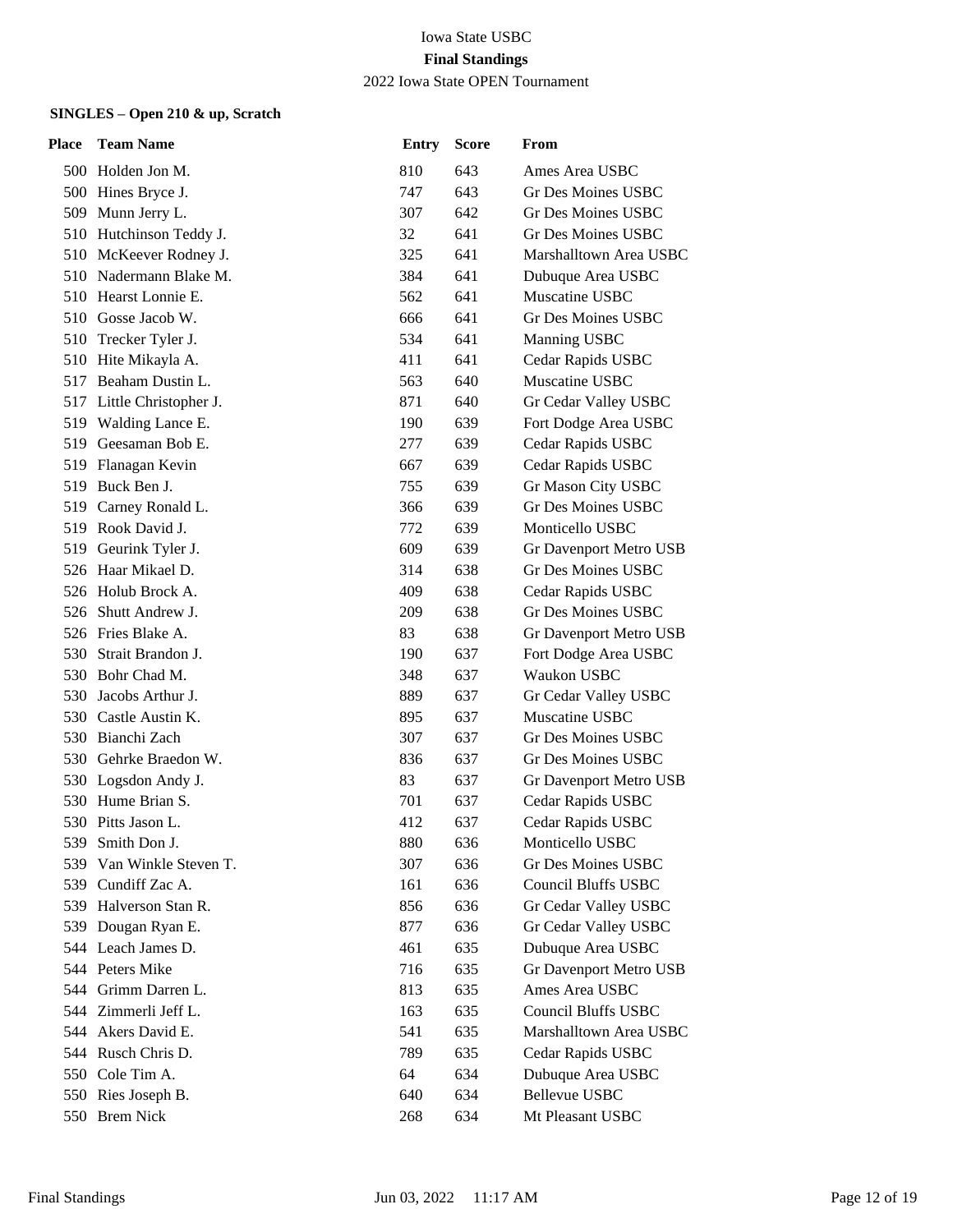| Place | <b>Team Name</b>         | <b>Entry</b> | <b>Score</b> | From                       |
|-------|--------------------------|--------------|--------------|----------------------------|
|       | 550 Zilmer Thomas D.     | 864          | 634          | Gr Cedar Valley USBC       |
|       | 554 Billman Dan L.       | 198          | 633          | Marshalltown Area USBC     |
|       | 554 Lenhardt Caleb R.    | 472          | 633          | <b>Council Bluffs USBC</b> |
|       | 554 Young Galen J.       | 739          | 633          | Cedar Rapids USBC          |
| 557   | Paar Daniel R.           | 290          | 632          | Dubuque Area USBC          |
|       | 557 Hunt Bradley B.      | 598          | 632          | <b>Bellevue USBC</b>       |
| 557   | Roers Maxwell D.         | 744          | 632          | Cedar Rapids USBC          |
| 557   | Durant Jared D.          | 744          | 632          | Cedar Rapids USBC          |
| 557   | Williams Chris M.        | 257          | 632          | Mt Pleasant USBC           |
|       | 557 Davis Steven M.      | 451          | 632          | Iowa City USBC             |
| 557   | McCleary Sean P.         | 894          | 632          | Muscatine USBC             |
| 564   | Murtha Shawn A.          | 147          | 631          | Cedar Rapids USBC          |
|       | 564 Michels Jamie L.     | 483          | 631          | <b>Gr Des Moines USBC</b>  |
|       | 564 Specht James L.      | 638          | 631          | Dubuque Area USBC          |
|       | 564 Meyer Robert A.      | 415          | 631          | Gr Davenport Metro USB     |
| 568   | Woodford Daniel J.       | 615          | 630          | Greene County USBC         |
| 568   | Schlueter Matt J.        | 648          | 630          | Cedar Rapids USBC          |
|       | 568 Bruce James L.       | 901          | 630          | Cedar Rapids USBC          |
| 568   | Tisl Mark F.             | 44           | 630          | <b>Stuart USBC</b>         |
| 568   | Schwarz Tom E.           | 818          | 630          | Camanche USBC              |
|       | 568 Hanson Justin T.     | 61           | 630          | Cedar Rapids USBC          |
|       | 568 Bright Maxwell M.    | 894          | 630          | Muscatine USBC             |
|       | 568 Zaugg Rick E.        | 411          | 630          | Cedar Rapids USBC          |
|       | 576 Detmering Dennis J.  | 190          | 629          | Fort Dodge Area USBC       |
|       | 576 McKeever Jeremiah J. | 326          | 629          | Marshalltown Area USBC     |
| 576   | Hochrein Robert J.       | 469          | 629          | Dubuque Area USBC          |
| 576.  | <b>Ballew Eric</b>       | 668          | 629          | Cedar Rapids USBC          |
| 576.  | Aimers Robert J.         | 649          | 629          | Cedar Rapids USBC          |
| 581   | Mears Scott M.           | 309          | 628          | Gr Des Moines USBC         |
| 581   | Snow Jason J.            | 485          | 628          | Anamosa USBC               |
| 581   | Cantrill Josh M.         | 716          | 628          | Gr Davenport Metro USB     |
|       | 581 Brooks Brandon M.    | 491          | 628          | Sigourney USBC             |
| 581   | Tilson Michael J.        | 61           | 628          | Cedar Rapids USBC          |
| 581   | Vashaw Ryan              | 767          | 628          | Ames Area USBC             |
| 581   | Guge Kirby M.            | 822          | 628          | Cedar Rapids USBC          |
| 581   | Swanson Jason R.         | 851          | 628          | Gr Cedar Valley USBC       |
| 589   | Schulze Nick D.          | 152          | 627          | Cedar Rapids USBC          |
| 589   | Burke Daniel J.          | 376          | 627          | Gr Mason City USBC         |
| 589   | Neyen Keith A.           | 382          | 627          | Dubuque Area USBC          |
| 589   | Johnson Randy E.         | 664          | 627          | Gr Des Moines USBC         |
| 589   | Nickel Jerrad            | 697          | 627          | Keokuk USBC                |
| 589   | Rook Russell S.          | 772          | 627          | Monticello USBC            |
| 589   | Kimberley Dillon         | 662          | 627          | <b>Gr Des Moines USBC</b>  |
| 596   | Sapp Kody M.             | 52           | 626          | Keokuk USBC                |
|       | 596 Hansen Brett M       | 480          | 626          | Gr Siouxland USBC          |
|       | 596 Nickel Jacob A.      | 697          | 626          | Keokuk USBC                |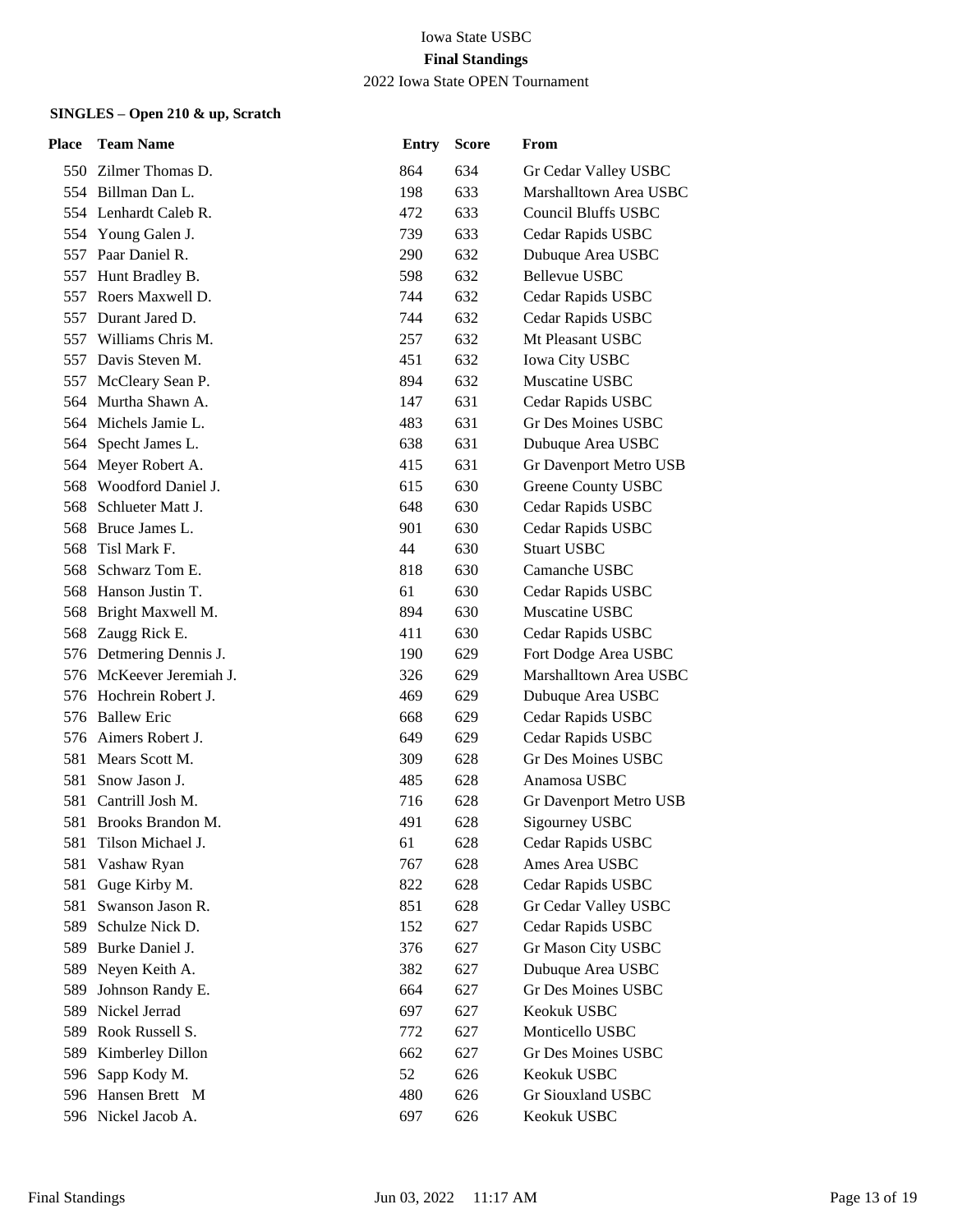| Place | <b>Team Name</b>          | <b>Entry</b> | <b>Score</b> | From                          |
|-------|---------------------------|--------------|--------------|-------------------------------|
|       | 596 Andresen Clint D.     | 818          | 626          | Camanche USBC                 |
|       | 596 Norton Adam B.        | 163          | 626          | <b>Council Bluffs USBC</b>    |
|       | 601 Larson Kevin M.       | 159          | 625          | <b>Council Bluffs USBC</b>    |
|       | 601 Genz, Jr. Robert D.   | 627          | 625          | Gr Davenport Metro USB        |
|       | 601 Wellmann Darrin R.    | 890          | 625          | Gr Cedar Valley USBC          |
|       | 601 Ames Jacob J.         | 897          | 625          | Dubuque Area USBC             |
|       | 601 Henderson Nick L.     | 474          | 625          | <b>Council Bluffs USBC</b>    |
| 601   | <b>Blair Chris</b>        | 163          | 625          | <b>Council Bluffs USBC</b>    |
|       | 601 Dobesh Ann M.         | 414          | 625          | <b>Gr Davenport Metro USB</b> |
|       | 608 Dunn Tim A.           | 183          | 624          | <b>Council Bluffs USBC</b>    |
|       | 608 Rodriguez Marco A.    | 195          | 624          | Cedar Rapids USBC             |
| 608   | Kramer Russell J.         | 388          | 624          | Dubuque Area USBC             |
|       | 608 Rosekrans Scott B.    | 409          | 624          | Cedar Rapids USBC             |
|       | 608 Klimowski Elliot C.   | 888          | 624          | Gr Cedar Valley USBC          |
| 608   | Mesecher Jonathan P.      | 435          | 624          | <b>West Delaware USBC</b>     |
|       | 614 Honts Tanner J.       | 643          | 623          | Muscatine USBC                |
|       | 614 Riesberg Andrew P.    | 688          | 623          | Grundy Center USBC            |
|       | 614 Van Wyk Dylan M.      | 735          | 623          | Oskaloosa USBC                |
|       | 614 Satre Tyler           | 813          | 623          | Ames Area USBC                |
|       | 614 Hall Haley M.         | 805          | 623          | Fort Dodge Area USBC          |
|       | 619 Peck Michael J.       | 663          | 622          | Gr Des Moines USBC            |
|       | 620 Bohlen Quinton H.     | 104          | 621          | Decorah USBC                  |
|       | 620 Mumm Allen            | 239          | 621          | Gr Davenport Metro USB        |
| 620   | Shoppa Thomas F.          | 562          | 621          | Muscatine USBC                |
| 620   | Johnson Nathan            | 841          | 621          | Gr Cedar Valley USBC          |
|       | 620 Logan William         | 434          | 621          | West Delaware USBC            |
|       | 625 Richtsmeier Lane A.   | 282          | 620          | Greene County USBC            |
| 626   | Tesch Cale A.             | 169          | 618          | Cedar Rapids USBC             |
|       | 626 Snitker Bill          | 456          | 618          | West Union USBC               |
|       | 626 Lanser Jason D.       | 651          | 618          | Dubuque Area USBC             |
|       | 626 Hoskins Matthew M.    | 700          | 618          | Cedar Rapids USBC             |
|       | 626 Fries Zach J.         | 270          | 618          | Gr Davenport Metro USB        |
| 631   | Welu Jon G.               | 463          | 617          | Dubuque Area USBC             |
|       | 631 Dornbush Blake A.     | 49           | 617          | <b>Clinton USBC</b>           |
|       | 633 Parker Timothy W.     | 32           | 616          | <b>Gr Des Moines USBC</b>     |
| 633   | Ketelsen Seth             | 240          | 616          | De Witt USBC                  |
| 633   | Siedelmann Terry D.       | 532          | 616          | <b>Manning USBC</b>           |
|       | 633 Gibson Bryan E.       | 616          | 616          | Greene County USBC            |
| 633   | Whitehead Tommy D.        | 818          | 616          | Camanche USBC                 |
| 633   | Wagoner Bradley D.        | 303          | 616          | Muscatine USBC                |
| 633   | Meyer Jace L.             | 777          | 616          | Monticello USBC               |
| 633   | Tarr Jason W.             | 808          | 616          | Oskaloosa USBC                |
| 633   | <b>MYER MORGAN L.</b>     | 845          | 616          | Gr Cedar Valley USBC          |
| 642   | Quintana Cristobal P.     | 28           | 615          | <b>Iowa City USBC</b>         |
|       | 642 Mccormick Carianne E. | 208          | 615          | Gr Des Moines USBC            |
|       | 642 Donner Chaise L. P    | 412          | 615          | Cedar Rapids USBC             |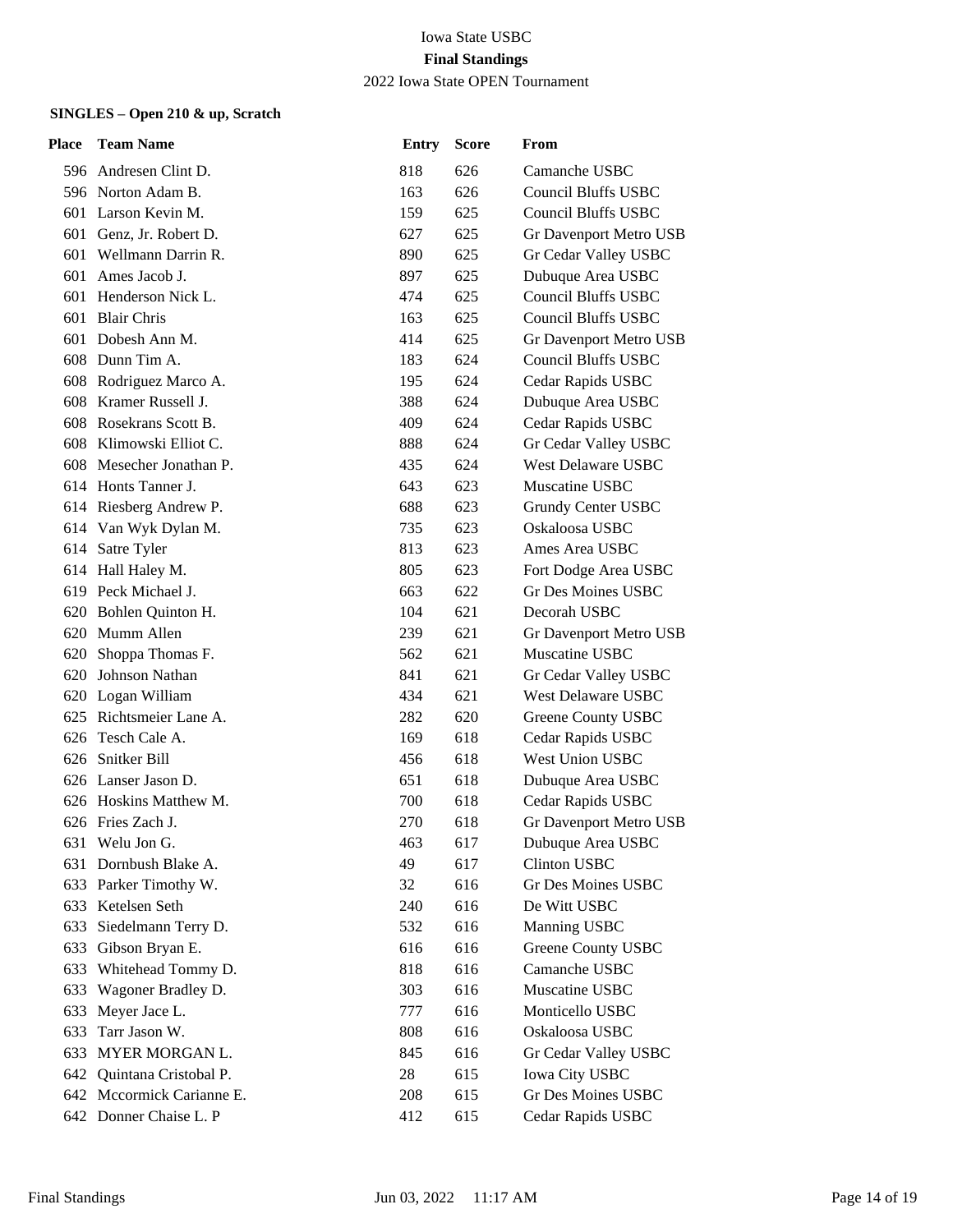| <b>Place</b> | <b>Team Name</b>           | <b>Entry</b> | <b>Score</b> | From                         |
|--------------|----------------------------|--------------|--------------|------------------------------|
|              | 645 Schissel Brice L.      | 601          | 614          | New Hampton USBC             |
|              | 645 Feese Edward J.        | 874          | 614          | Gr Cedar Valley USBC         |
| 647          | Mord Brandon D.            | 279          | 613          | Cedar Rapids USBC            |
|              | 647 Drewis Brian J.        | 399          | 613          | Tripoli USBC                 |
|              | 647 Schuldt Zach T.        | 626          | 613          | Gr Davenport Metro USB       |
|              | 647 Payne Chris            | 897          | 613          | Dubuque Area USBC            |
| 651          | Jorgensen Phil M.          | 481          | 612          | Gr Siouxland USBC            |
| 651          | Klauer Greg A.             | 726          | 612          | Dubuque Area USBC            |
|              | 653 Peters Chad W.         | 352          | 611          | Camanche USBC                |
|              | 653 Harris Tyler E.        | 563          | 611          | Muscatine USBC               |
|              | 653 Swank Jeff B.          | 565          | 611          | Muscatine USBC               |
|              | 653 Wiley Christopher J.   | 270          | 611          | Gr Davenport Metro USB       |
|              | 653 Roseman Robert R. Jr   | 717          | 611          | Gr Davenport Metro USB       |
|              | 653 Mccabe Richard D.      | 746          | 611          | Gr Des Moines USBC           |
|              | 659 Baxter Tyler L.        | 25           | 610          | <b>Council Bluffs USBC</b>   |
|              | 659 Booth Devyn            | 818          | 610          | Camanche USBC                |
|              | 661 Roggentien Jason D.    | 138          | 609          | Cedar Rapids USBC            |
|              | 661 Brink Keith A.         | 341          | 609          | Waukon USBC                  |
|              | 661 Byers Jamie A. Jr      | 765          | 609          | <b>Gr Des Moines USBC</b>    |
|              | 661 Biernat Tony D.        | 794          | 609          | Ames Area USBC               |
|              | 661 Eirikson Christoper A. | 801          | 609          | Marshalltown Area USBC       |
|              | 666 Fisher David L. Jr     | 25           | 608          | <b>Council Bluffs USBC</b>   |
|              | 666 Verplaetse Jason R.    | 32           | 608          | Gr Des Moines USBC           |
|              | 666 Bingaman Brian T.      | 621          | 608          | Ames Area USBC               |
|              | 666 Kilts Duane G.         | 648          | 608          | Cedar Rapids USBC            |
|              | 666 Lawthers Dean E.       | 323          | 608          | Marshalltown Area USBC       |
|              | 671 Clinton Cory           | 197          | 607          | Independence USBC            |
| 671          | Swanson Aaron A.           | 668          | 607          | Cedar Rapids USBC            |
|              | 673 Garien Tyler R.        | 336          | 606          | Maquoketa USBC               |
|              | 673 Droessler Scott O.     | 784          | 606          | Iowa City USBC               |
| 673          | Wittenburg Jennifer L.     | 855          | 606          | Gr Cedar Valley USBC         |
|              | 676 Bloomquist Darin J.    | 744          | 605          | Cedar Rapids USBC            |
|              | 677 Daniels Austin C.      | 238          | 604          | Camanche USBC                |
| 677          | Habel Anthony J.           | 467          | 604          | Dubuque Area USBC            |
| 677          | Travis Jacob R.            | 541          | 604          | Marshalltown Area USBC       |
| 680          | Freesemann Clark L.        | 373          | 603          | Gr Mason City USBC           |
|              | 680 Dobesh Joseph E.       | 416          | 603          | Gr Davenport Metro USB       |
| 680          | <b>Smith Larry</b>         | 580          | 603          | Independence USBC            |
| 680          | Stein Douglas R.           | 733          | 603          | Cedar Rapids USBC            |
| 680          | Swenson Kyle               | 135          | 603          | Ames Area USBC               |
| 680          | Rewinkel Matthew A.        | 618          | 603          | <b>Iowa Great Lakes USBC</b> |
| 686          | Bolt Shawn D.              | 540          | 602          | Marshalltown Area USBC       |
| 686          | McDowell Neil E.           | 615          | 602          | Greene County USBC           |
| 686          | Breitbach Phillip J.       | 651          | 602          | Dubuque Area USBC            |
|              | 686 Kraft Jacob C.         | 761          | 602          | Fort Dodge Area USBC         |
|              | 686 Menster Cody C.        | 898          | 602          | Monticello USBC              |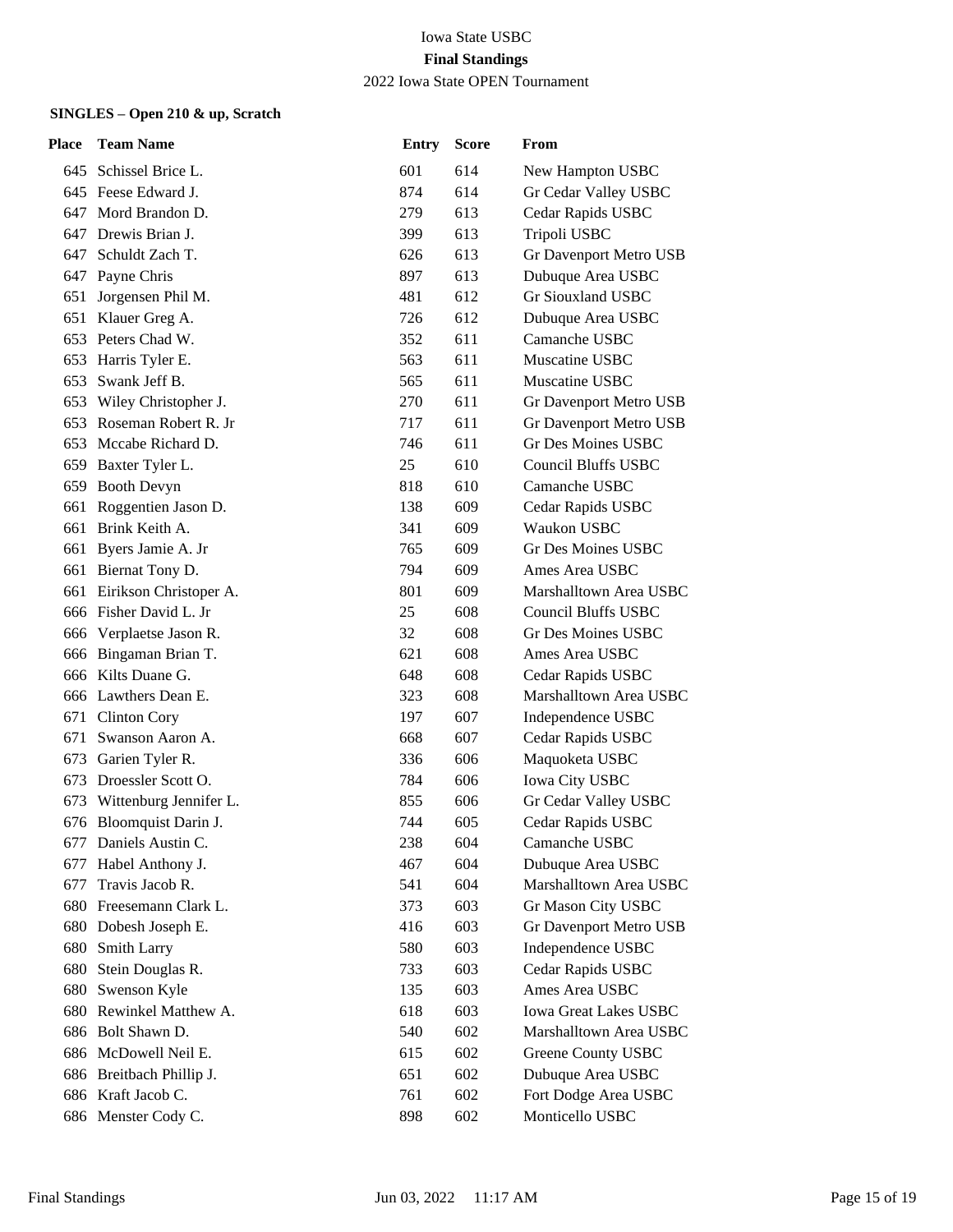| Place | <b>Team Name</b>         | Entry | <b>Score</b> | From                        |
|-------|--------------------------|-------|--------------|-----------------------------|
|       | 691 Eggleston Terrence   | 354   | 601          | Camanche USBC               |
|       | 691 Farr Cody A.         | 459   | 601          | <b>West Union USBC</b>      |
|       | 691 Hockett Gregory J.   | 306   | 601          | Gr Davenport Metro USB      |
|       | 691 Buelow Andy T.       | 853   | 601          | Gr Cedar Valley USBC        |
|       | 695 Lessenger Brandon D. | 554   | 600          | Muscatine USBC              |
|       | 695 Roulson Brian A.     | 455   | 600          | West Union USBC             |
| 695   | Cox Brian C.             | 843   | 600          | Gr Cedar Valley USBC        |
| 695   | Graham Curt J.           | 451   | 600          | <b>Iowa City USBC</b>       |
|       | 695 Bartlett Gabe W.     | 838   | 600          | Gr Cedar Valley USBC        |
|       | 700 Sauter Tim D.        | 196   | 599          | Cedar Rapids USBC           |
|       | 700 Scherff Corey D.     | 721   | 599          | Fort Dodge Area USBC        |
|       | 700 Vermeer Tyler D.     | 795   | 599          | Ames Area USBC              |
| 700   | Arrington Adrian         | 733   | 599          | Cedar Rapids USBC           |
|       | 700 Boltz Logan P.       | 219   | 599          | <b>Burlington Area USBC</b> |
| 700   | Dau Kent A.              | 606   | 599          | Gr Davenport Metro USB      |
| 700   | Tippett April L.         | 850   | 599          | Gr Cedar Valley USBC        |
| 707   | Vancleve Kaleb J.        | 653   | 598          | Dubuque Area USBC           |
|       | 707 Wohlwend Scott B.    | 209   | 598          | <b>Gr Des Moines USBC</b>   |
| 707   | Thompson Travis          | 5     | 598          | Cedar Rapids USBC           |
| 707   | Hagge Tommy C.           | 608   | 598          | Gr Davenport Metro USB      |
| 711   | Schultz Cory J.          | 650   | 597          | Dubuque Area USBC           |
| 711   | Schultz Chris M.         | 650   | 597          | Dubuque Area USBC           |
| 711   | Bissen Ryan M.           | 357   | 597          | Stacyville USBC             |
| 714   | Oertel Nathan R.         | 64    | 596          | Dubuque Area USBC           |
|       | 714 Jacobs Rick U.       | 759   | 596          | Dubuque Area USBC           |
|       | 714 Huston Rory L.       | 81    | 596          | Gr Davenport Metro USB      |
|       | 714 Murtha Mike J.       | 794   | 596          | Ames Area USBC              |
| 714   | Shannon Michael D.       | 866   | 596          | Gr Cedar Valley USBC        |
| 719   | Meyer Chad L.            | 466   | 595          | Dubuque Area USBC           |
| 719   | Klaren Matt M.           | 251   | 595          | Dyersville USBC             |
| 719   | <b>McCalley Bob</b>      | 841   | 595          | Gr Cedar Valley USBC        |
| 722   | Williams Theo S.         | 879   | 594          | Gr Cedar Valley USBC        |
|       | 722 Eckrich Joseph L.    | 444   | 594          | Iowa City USBC              |
| 722   | Weber Justin M.          | 838   | 594          | Gr Cedar Valley USBC        |
| 725   | Eichhorst Bill G.        | 320   | 593          | Iowa City USBC              |
| 725   | Kooi Koby A.             | 353   | 593          | Camanche USBC               |
| 725   | Kacena Thomas M.         | 806   | 593          | Cedar Rapids USBC           |
|       | 728 Pfeiler Randy J.     | 65    | 592          | Dubuque Area USBC           |
| 728   | Larson Matthew D.        | 196   | 592          | Cedar Rapids USBC           |
|       | 728 Bright Jason K.      | 626   | 592          | Gr Davenport Metro USB      |
| 728   | Harken Raymond D.        | 699   | 592          | Cedar Rapids USBC           |
| 728   | Jacobs Greg J.           | 700   | 592          | Cedar Rapids USBC           |
| 728   | Nelson David A.          | 565   | 592          | Muscatine USBC              |
| 728   | Zaugg Cameron R.         | 411   | 592          | Cedar Rapids USBC           |
| 728   | Hauskins Kirk M.         | 435   | 592          | West Delaware USBC          |
|       | 736 Weber Daniel D.      | 640   | 590          | Bellevue USBC               |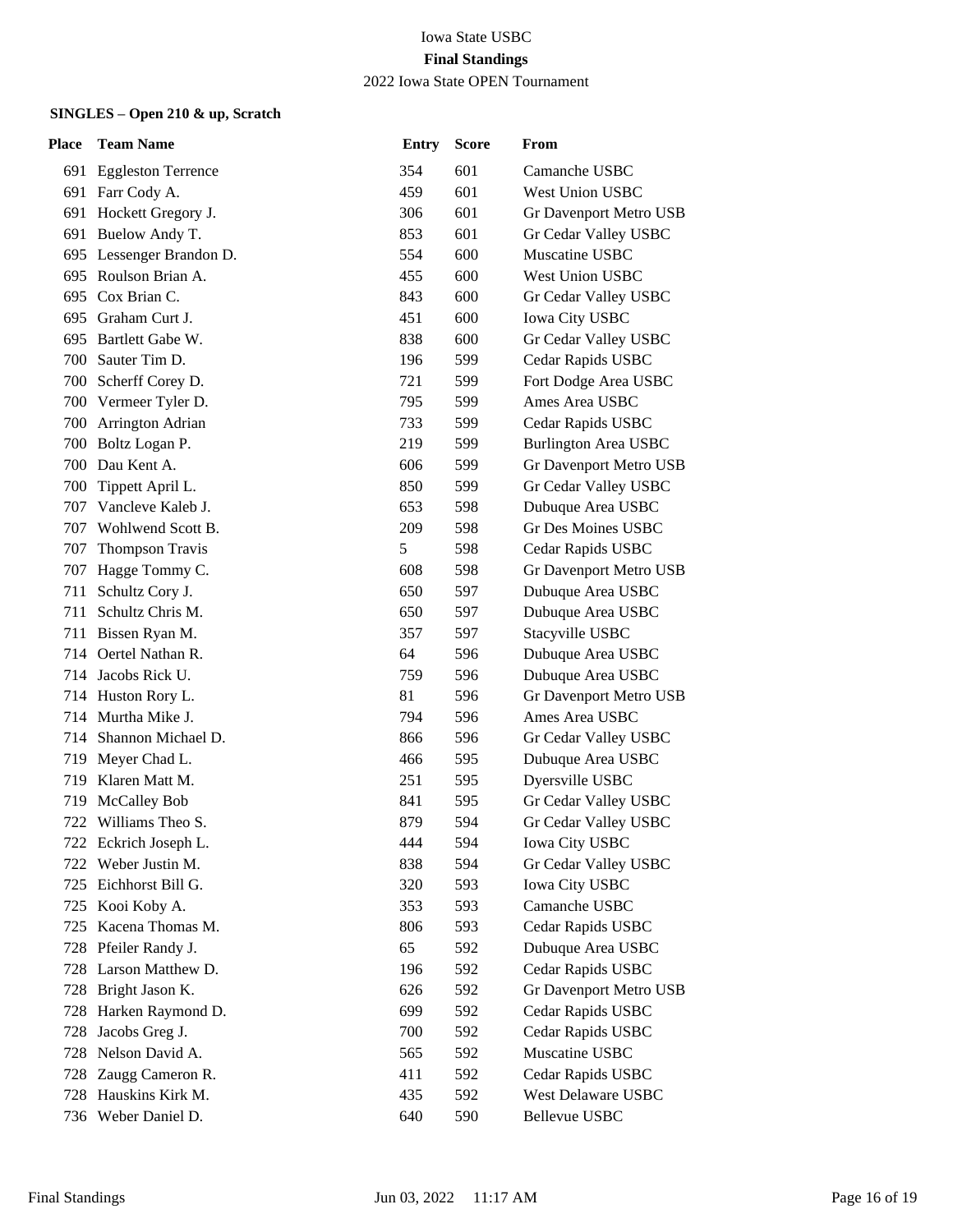| <b>Place</b> | <b>Team Name</b>          | <b>Entry</b> | <b>Score</b> | From                        |
|--------------|---------------------------|--------------|--------------|-----------------------------|
|              | 736 Huekels Bradley K.    | 726          | 590          | Dubuque Area USBC           |
|              | 736 Brinker Gerald G.     | 874          | 590          | Gr Cedar Valley USBC        |
| 739          | Crouse Justin D.          | 41           | 588          | Ames Area USBC              |
| 739          | Thomas Josh M.            | 382          | 588          | Dubuque Area USBC           |
|              | 739 Harken Aaron E.       | 699          | 588          | Cedar Rapids USBC           |
|              | 739 Palmer Bailey E.      | 495          | 588          | Sigourney USBC              |
| 739.         | Sinnott James T.          | 701          | 588          | Cedar Rapids USBC           |
|              | 744 Nolte Andrew M.       | 861          | 587          | Gr Cedar Valley USBC        |
|              | 745 Ohloff Jacob K.       | 348          | 586          | Waukon USBC                 |
|              | 745 Ehrlich Kelsey M.     | 470          | 586          | Dubuque Area USBC           |
|              | 745 Cole Nick W.          | 873          | 586          | Gr Cedar Valley USBC        |
|              | 745 Erickson Matthew J.   | 768          | 586          | Cedar Rapids USBC           |
| 749.         | Miller Derek L.           | 454          | 585          | West Union USBC             |
| 750          | Smith Austin T.           | 804          | 584          | Fort Dodge Area USBC        |
| 751          | McGaffic Jim C.           | 86           | 583          | Cedar Rapids USBC           |
| 751          | Friedlein Rod R.          | 650          | 583          | Dubuque Area USBC           |
|              | 753 Mihalovich Zach J.    | 312          | 582          | <b>Gr Des Moines USBC</b>   |
| 753          | Bishop Beaver S.          | 554          | 582          | Muscatine USBC              |
| 753          | Roseman Dustin "Dusty" R. | 717          | 582          | Gr Davenport Metro USB      |
| 756          | Wood Larry G.             | 68           | 581          | Fort Dodge Area USBC        |
| 757          | Voda Brian A.             | 351          | 580          | Camanche USBC               |
| 757          | Gantenbein Andrew T.      | 651          | 580          | Dubuque Area USBC           |
| 757          | <b>Austin Bob</b>         | 444          | 580          | <b>Iowa City USBC</b>       |
| 757          | Fisher Jacob D.           | 785          | 580          | <b>Iowa City USBC</b>       |
|              | 761 Yeisley Kelly J.      | 280          | 579          | Cedar Rapids USBC           |
| 761          | Specht Richard R.         | 390          | 579          | Dubuque Area USBC           |
| 761          | Sander Trey A.            | 643          | 579          | Muscatine USBC              |
| 761          | Luebbers Brice L.         | 444          | 579          | <b>Iowa City USBC</b>       |
|              | 765 Camp Austin M.        | 291          | 578          | Dubuque Area USBC           |
| 765          | Stern Scott M.            | 498          | 578          | Gr Des Moines USBC          |
| 765          | Lanser Jerry D.           | 652          | 578          | Dubuque Area USBC           |
|              | 768 Hiatt Max             | 411          | 576          | Cedar Rapids USBC           |
|              | 769 Christianson Jeff A.  | 624          | 575          | Carroll Area USBC           |
| 769          | Dau Austin S.             | 718          | 575          | Camanche USBC               |
| 769          | Kelly Mark L.             | 597          | 575          | Bellevue USBC               |
| 769          | Novak Russ A.             | 901          | 575          | Cedar Rapids USBC           |
| 769          | Reinhardt Adam D.         | 645          | 575          | Muscatine USBC              |
| 769          | Arnold Jacob W.           | 80           | 575          | <b>Burlington Area USBC</b> |
| 775          | Quinlan Tom W.            | 330          | 574          | Maquoketa USBC              |
| 775          | Ommen Scott M.            | 733          | 574          | Cedar Rapids USBC           |
| 777          | Wood Justin M.            | 68           | 573          | Fort Dodge Area USBC        |
| 777          | Dohlman Darrin D.         | 412          | 573          | Cedar Rapids USBC           |
| 779          | Cook Cody L.              | 474          | 572          | Council Bluffs USBC         |
| 780          | Crowley Jerry A.          | 196          | 571          | Cedar Rapids USBC           |
| 781          | Sims Dennis "Duke" L.     | 415          | 570          | Gr Davenport Metro USB      |
| 781          | Shontz Steven L.          | 434          | 570          | West Delaware USBC          |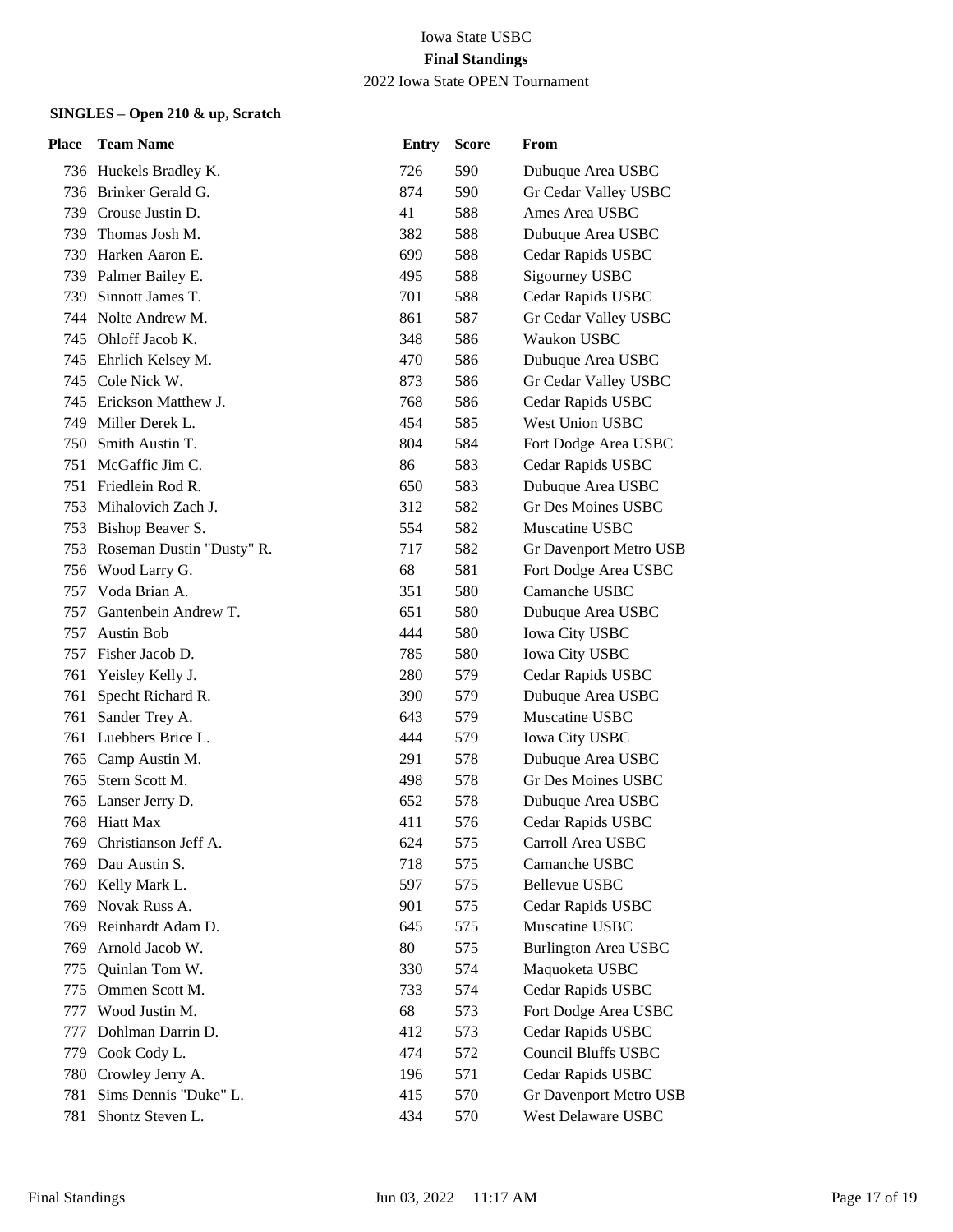| <b>Place</b> | <b>Team Name</b>           | <b>Entry</b> | <b>Score</b> | From                        |
|--------------|----------------------------|--------------|--------------|-----------------------------|
|              | 783 Ernzen Dameon C.       | 384          | 568          | Dubuque Area USBC           |
|              | 784 Grego Mark J.          | 199          | 566          | Marshalltown Area USBC      |
|              | 784 Reves Todd M.          | 277          | 566          | Cedar Rapids USBC           |
| 784          | Spaulding Harry E. II      | 83           | 566          | Gr Davenport Metro USB      |
|              | 787 Brink Garrett L.       | 341          | 565          | Waukon USBC                 |
|              | 787 Hill Jeremy A.         | 700          | 565          | Cedar Rapids USBC           |
| 787          | Arduser Kegan              | 898          | 565          | Monticello USBC             |
|              | 790 Russell Dylan J.       | 475          | 564          | <b>Council Bluffs USBC</b>  |
|              | 791 Nichols Jim W.         | 79           | 563          | <b>Burlington Area USBC</b> |
|              | 791 Petersen Rick A.       | 351          | 563          | Camanche USBC               |
|              | 791 Homolar Dana J.        | 884          | 563          | Gr Cedar Valley USBC        |
|              | 791 Wilson Gregory E.      | 886          | 563          | Gr Cedar Valley USBC        |
|              | 791 Schueller Jeff         | 726          | 563          | Dubuque Area USBC           |
|              | 796 Lasher Richard C.      | 204          | 562          | <b>Gr Des Moines USBC</b>   |
|              | 797 Coulson Tim J.         | 146          | 561          | Cedar Rapids USBC           |
|              | 797 Mc Kinley Aaron D.     | 278          | 561          | Cedar Rapids USBC           |
|              | 799 Roberson Larry D.      | 565          | 558          | Muscatine USBC              |
|              | 799 Poli Jason W.          | 209          | 558          | Gr Des Moines USBC          |
|              | 799 Horner Joshua T.       | 163          | 558          | <b>Council Bluffs USBC</b>  |
|              | 802 Pierce Brandon J.      | 419          | 557          | Cedar Rapids USBC           |
|              | 803 Thumma Corey A.        | 834          | 556          | Muscatine USBC              |
|              | 804 Sterbenz Paul A.       | 352          | 554          | Camanche USBC               |
|              | 805 Nicholson James M.     | 164          | 553          | <b>Council Bluffs USBC</b>  |
| 805-         | Christensen Zach A.        | 823          | 553          | Cedar Rapids USBC           |
|              | 807 Pals Craig S.          | 846          | 552          | Gr Cedar Valley USBC        |
|              | 808 Cook Jake R.           | 695          | 551          | Keokuk USBC                 |
| 808          | Chapman Brian W.           | 834          | 551          | Muscatine USBC              |
|              | 808 Thomas Richie H.       | 811          | 551          | Ames Area USBC              |
|              | 811 Kirk Rodney D. Jr      | 556          | 550          | Muscatine USBC              |
|              | 812 Thomsen Zachary J.     | 322          | 549          | Marshalltown Area USBC      |
|              | 812 Brown Lonie V.         | 469          | 549          | Dubuque Area USBC           |
|              | 814 Theilen Kevin D.       | 10           | 548          | Anamosa USBC                |
|              | 814 Mc Quiston Trent G.    | 286          | 548          | Cedar Rapids USBC           |
|              | 814 Greenfield Travis R.   | 757          | 548          | Eldora USBC                 |
|              | 817 Kass David             | 5            | 547          | Cedar Rapids USBC           |
|              | 818 Larson Robert "Rob" D. | 627          | 546          | Gr Davenport Metro USB      |
|              | 819 Snyder Vince J.        | 784          | 544          | <b>Iowa City USBC</b>       |
|              | 819 Guge Mike D.           | 61           | 544          | Cedar Rapids USBC           |
| 819          | Boyland Marcus P.          | 860          | 544          | Gr Cedar Valley USBC        |
| 822          | Mohr Christopher A.        | 627          | 542          | Gr Davenport Metro USB      |
|              | 822 Gates Josh A.          | 883          | 542          | Gr Cedar Valley USBC        |
|              | 824 Brown Robert L. II     | 120          | 540          | <b>Iowa City USBC</b>       |
|              | 824 Babcock Jordon E.      | 901          | 540          | Cedar Rapids USBC           |
|              | 826 Edler Larry D.         | 889          | 539          | Gr Cedar Valley USBC        |
|              | 826 Cerka Benjamin A.      | 212          | 539          | Independence USBC           |
|              | 828 Fisher Scott           | 785          | 537          | Iowa City USBC              |